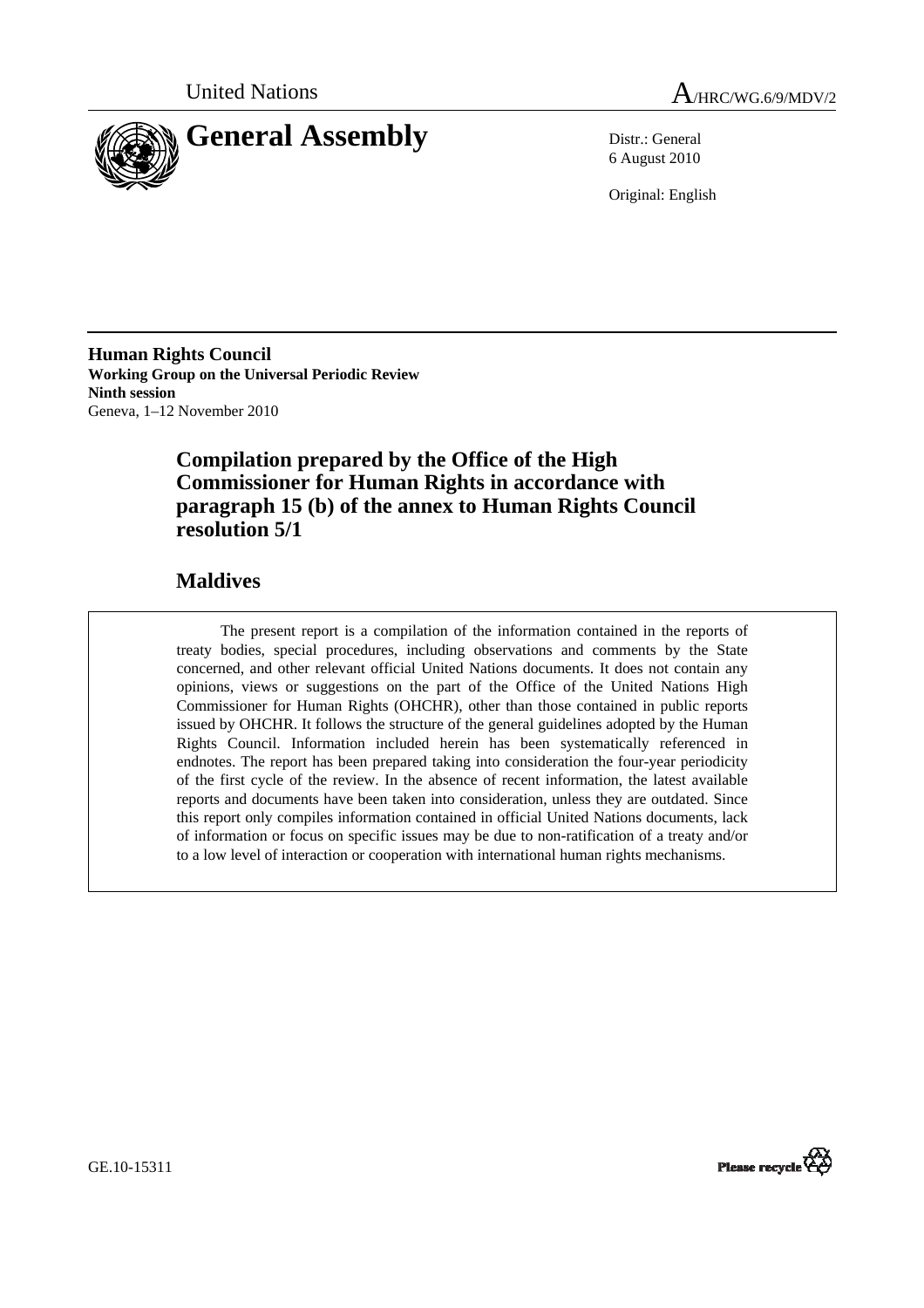# **I. Background and framework**

# **A. Scope of international obligations1**

| Universal human rights<br>treaties <sup>2</sup> | Date of ratification, accession<br>or succession | Declarations/reservations                     | Recognition of specific<br>competences of treaty bodies |
|-------------------------------------------------|--------------------------------------------------|-----------------------------------------------|---------------------------------------------------------|
| <b>ICERD</b>                                    | 24 April 1984                                    | None                                          | Individual complaints<br>$(art. 14)$ : No               |
| <b>ICESCR</b>                                   | 19 Sept. 2006                                    | None                                          | —                                                       |
| <b>ICCPR</b>                                    | 19 Sept. 2006                                    | Reservation (art. 18)                         | Inter-State complaints<br>$(art. 41)$ : No              |
| <b>ICCPR-OP1</b>                                | 19 Sept. 2006                                    | None                                          |                                                         |
| <b>CEDAW</b>                                    | 1 July 1993                                      | Reservation (art. 16)                         |                                                         |
| OP-CEDAW                                        | 13 March 2006                                    | None                                          | Inquiry procedure (arts.<br>8 and 9): Yes               |
| <b>CAT</b>                                      | 20 April 2004                                    | None                                          | Inter-State complaints<br>$(art. 21)$ : No              |
|                                                 |                                                  |                                               | Individual complaints<br>$(art. 22)$ : No               |
|                                                 |                                                  |                                               | Inquiry procedure (art.<br>20): Yes                     |
| OP-CAT                                          | 15 Feb. 2006                                     | None                                          |                                                         |
| <b>CRC</b>                                      | 11 Feb. 1991                                     | (arts. $14$ and $21$ )                        |                                                         |
| OP-CRC-AC                                       | 29 Dec. 2004                                     | Binding declaration<br>under art. 3: 18 years |                                                         |
| OP-CRC-SC                                       | 10 May 2002                                      | None                                          |                                                         |
| <b>CRPD</b>                                     | 5 April 2010                                     | None                                          |                                                         |

Core treaties to which Maldives is not a party: OP-ICESCR<sup>3</sup>, ICCPR-OP 2, ICRMW, CRPD-OP, and CED (signature only, 2007).

| Other main relevant international instruments <sup>4</sup>              | Ratification, accession or succession |
|-------------------------------------------------------------------------|---------------------------------------|
| Convention on the Prevention and Punishment of the Crime of<br>Genocide | Yes                                   |
| Rome Statute of the International Criminal Court                        | N <sub>0</sub>                        |
| Palermo Protocol <sup>5</sup>                                           | N <sub>0</sub>                        |
| Refugees and stateless persons <sup>6</sup>                             | No                                    |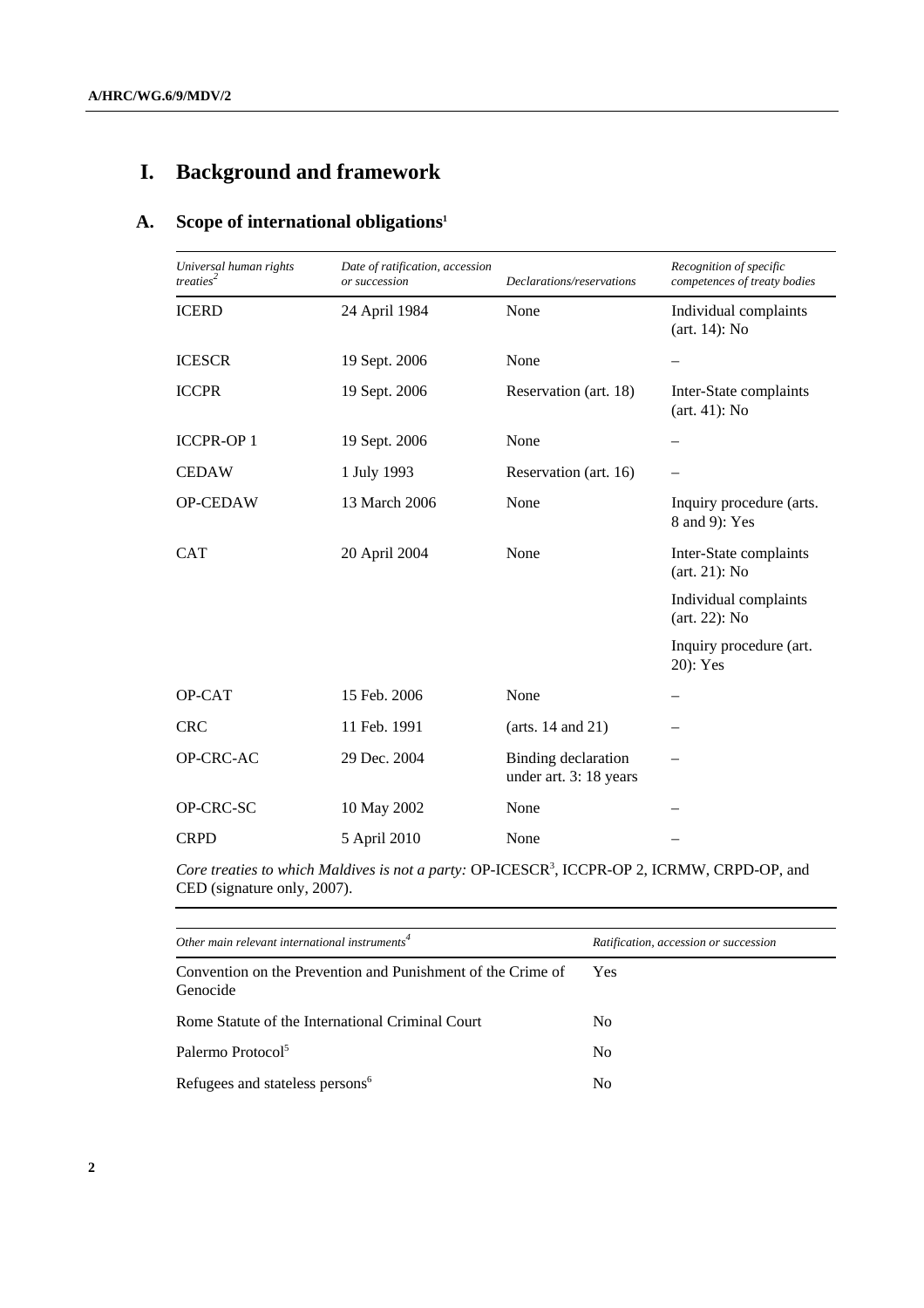| Other main relevant international instruments <sup>4</sup>                            | Ratification, accession or succession |
|---------------------------------------------------------------------------------------|---------------------------------------|
| Geneva Conventions of 12 August 1949 and Additional<br>Protocols thereto <sup>7</sup> | Yes, except Additional Protocol III   |
| ILO fundamental conventions <sup>8</sup>                                              | N <sub>0</sub>                        |
| <b>UNESCO</b> Convention against Discrimination in Education                          | No.                                   |

1. The Committee on the Rights of the Child  $(CRC)^9$  recommended that Maldives consider ratifying the Protocol to Prevent, Suppress and Punish Trafficking in Persons, Especially Women and Children and the Rome Statute of the International Criminal Court and accede to the 1951 Refugees Convention and its 1967 Protocol.10 The Committee on the Elimination of Discrimination against Women (CEDAW) encouraged Maldives to consider ratifying ICRMW.11

2. In 2009, CRC reiterated its recommendation that Maldives review its reservation to the Convention with a view to withdrawing or limiting it.<sup>12</sup>

## **B. Constitutional and legislative framework**

3. The Special Rapporteur on the right to freedom of opinion and expression stated that the new Constitution introduced considerable changes to the governance and legal infrastructure; included most of the civil and political rights and freedoms and; explicitly stated that all rights and freedoms apply to "everyone" without any forms of discrimination.13 According to the 2007 annual report of the Resident Coordinator, the implementation of the Roadmap for the Reform Agenda, launched in 2006, has been generally slow, however the implementation momentum gathered speed during 2008 to meet most of the stated milestones. The Constitution was ratified on 6 August 2008.14

4 The Special Rapporteur on freedom of religion or belief encouraged the Special Majlis (Parliament) to include the right to freedom of religion or belief in the Constitution as this right should be extended to all persons in the Maldives.15 The Special Rapporteur on the right to freedom of opinion and expression noted that the new Constitution grants Maldivian citizenship only to Muslims<sup>16</sup> and the Special Rapporteur on freedom of religion or belief, who sent a communication on this issue to the Maldives on 11 January  $2008$ ,<sup>17</sup> was deeply concerned that this could have a significant negative impact on human rights in the country, including for those individuals who have converted from Islam.<sup>18</sup>

5. CRC noted the need to amend the Law on the Protection of the Rights of the Child to fully comply with the Convention. <sup>19</sup> It regretted the lack of applicable sanctions and an explicit provision on criminalization of child recruitment into the national armed forces.<sup>20</sup>

6. CEDAW urged Maldives to include in the Constitution or in a draft legislation, the definition of discrimination against women, encompassing direct and indirect discrimination, and adequate sanctions for acts of discrimination against women and to ensure effective remedies.<sup>21</sup> CRC recommended incorporation of CEDAW into domestic  $law.<sup>22</sup>$ 

7. The 2008 UN Resident Coordinator Annual Report mentioned that the Employment Bill was passed in July 2008.<sup>23</sup> Maldives had become the 183rd Member State of the ILO on 15 May 2009.<sup>24</sup>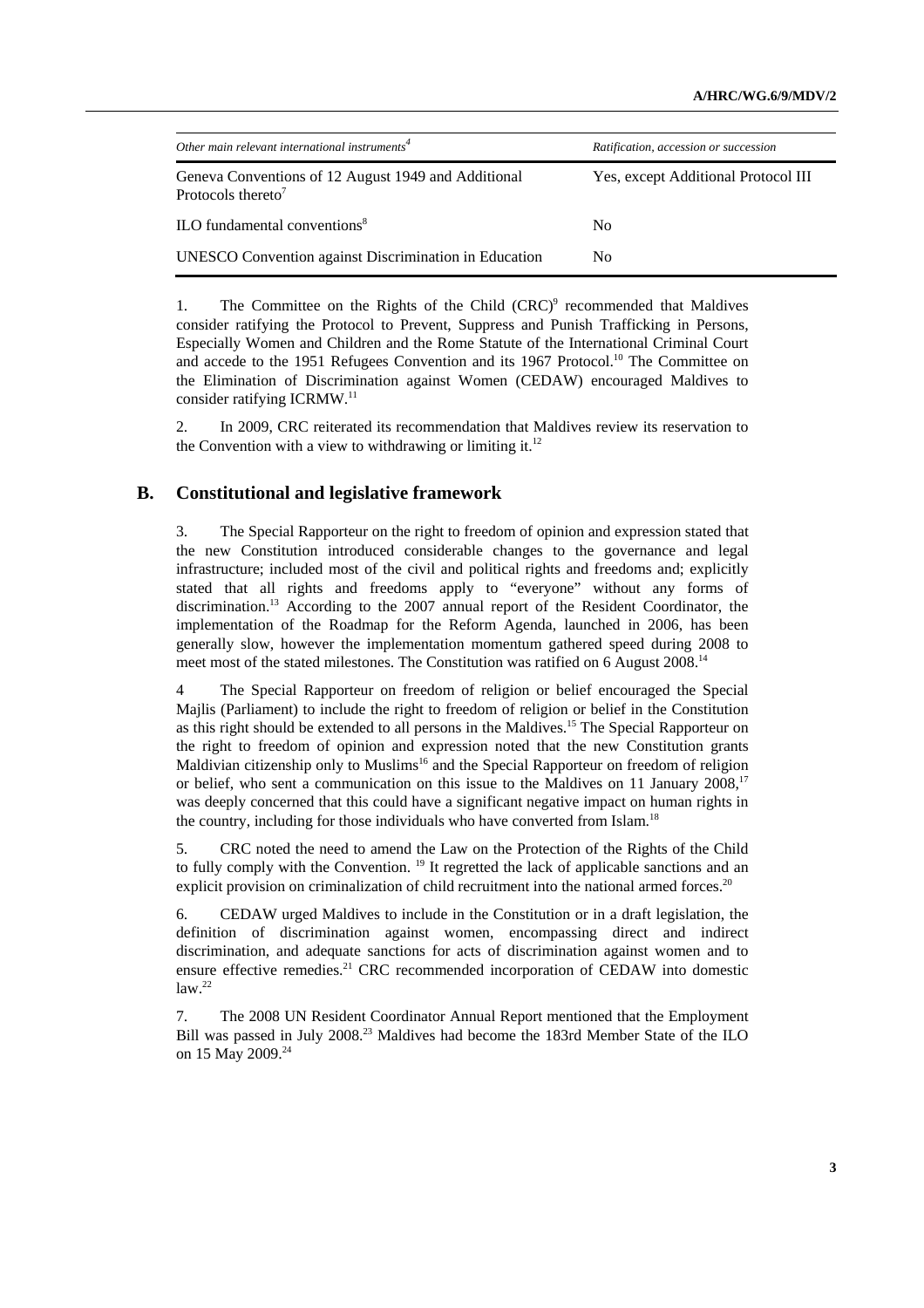# **C. Institutional and human rights infrastructure**

8. The Human Rights Commission of the Maldives (HRCM) was accredited with "B" status by the International Coordinating Committee of National Human Rights Institutions for the Promotion and Protection of Human Rights (ICC) in 2008.<sup>25</sup> CRC underlined the importance of respecting the independence of the Commission and not interfering regarding budget allocations and appointment of its members.<sup>26</sup> The Subcommittee on Prevention of Torture (SPT) inquired about the exact scope of the visiting mandate of the Commission, as National Preventive Mechanism.<sup>27</sup>

9. The Special Rapporteur on the right to freedom of opinion and expression recommended that the Government establish a permanent mechanism within the administration to ensure that the different sectors of society are consulted about the ongoing reform efforts.28

10. The Special Rapporteur on adequate housing recommended establishing a land and housing policy council, with the participation of community representatives and members of governmental agencies and private sector, to participate in the formulation of land and housing policies and monitor reform implementation.<sup>29</sup>

## **D. Policy measures**

11. CRC recommended that sufficient human and financial resources are provided for the implementation of the National Plan of Action for the Well-being of the Maldivian Child 2001-2010, with the widest participation of civil society.<sup>30</sup>

# **II. Promotion and protection of human rights on the ground**

## **A. Cooperation with human rights mechanisms**

### **1. Cooperation with treaty bodies**

| Treaty body <sup>31</sup> | Latest report<br>submitted and<br>considered | Latest concluding<br>observations | Follow-up response | Reporting status                                            |
|---------------------------|----------------------------------------------|-----------------------------------|--------------------|-------------------------------------------------------------|
| <b>CERD</b>               | 1989                                         | Aug. 1999                         |                    | Combined fifth to eighth<br>report received January<br>2010 |
| <b>CESCR</b>              |                                              |                                   |                    | Initial report overdue<br>since 2008                        |
| <b>HR</b> Committee       |                                              |                                   |                    | Initial report received on<br>Feb. 2010                     |
| <b>CEDAW</b>              | 2005                                         | Jan. 2007                         |                    | Combined fourth and<br>fifth report due July<br>2010        |
| <b>CAT</b>                |                                              |                                   |                    | Initial report overdue<br>since 2005                        |
| <b>CRC</b>                | 2006                                         | June 2007                         |                    | Consolidated fourth and<br>fifth report due                 |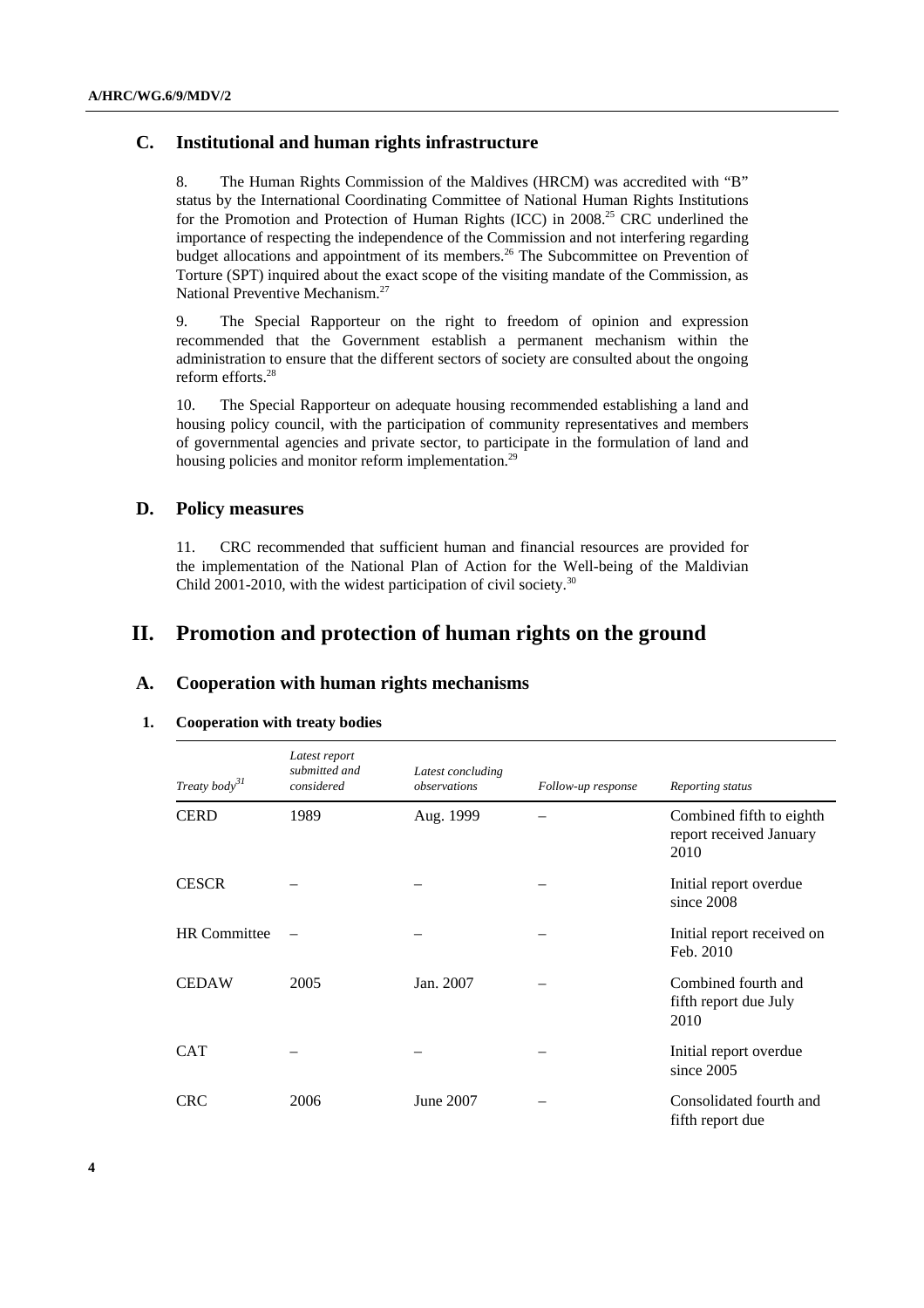| Treaty body $3^I$ | Latest report<br>submitted and<br>considered | Latest concluding<br>observations | Follow-up response | Reporting status              |
|-------------------|----------------------------------------------|-----------------------------------|--------------------|-------------------------------|
|                   |                                              |                                   |                    | Sept.2011                     |
| OP-CRC-AC         | 2007                                         | Jan. 2009                         |                    |                               |
| OP-CRC-SC         | 2007                                         | Jan. 2009                         |                    | -                             |
| <b>CRPD</b>       |                                              |                                   |                    | Initial report due on<br>2012 |

12. In 1999, the Committee on Elimination of Racial Discrimination (CERD) regretted that Maldives had not responded to its invitation to participate in its session and to furnish relevant information.<sup>32</sup>

13. SPT visited the Maldives from 10-17 December 2007.<sup>33</sup>

| Standing invitation issued                                | Yes                                                                                                                                                                          |  |
|-----------------------------------------------------------|------------------------------------------------------------------------------------------------------------------------------------------------------------------------------|--|
| Latest visits or mission reports                          | Special Rapporteur on freedom of religion or<br>belief; (6 to 10 August 2006); $34$                                                                                          |  |
|                                                           | Special Rapporteur on the independence of judges<br>and lawyers; (25 February to 1 March 2007); <sup>35</sup>                                                                |  |
|                                                           | Special Rapporteur on the right to freedom of<br>opinion and expression; (1 to 5 March 2009); <sup>36</sup>                                                                  |  |
|                                                           | Special Rapporteur on adequate housing; (18 to 25)<br>February 2009).                                                                                                        |  |
| Visits agreed upon in principle                           |                                                                                                                                                                              |  |
| Visits requested and not yet agreed upon                  | Special Rapporteur on violence against women,<br>(Requested in 2008). <sup>37</sup>                                                                                          |  |
| Facilitation/cooperation during missions                  | The Mandate holders thanked the Government of<br>the Maldives for the invitation and for the support<br>and cooperation extended to them during and after<br>their Missions. |  |
| Follow-up to visits                                       |                                                                                                                                                                              |  |
| Responses to letters of allegations and urgent<br>appeals | During the period under review, 14<br>communications were sent. The Government<br>replied to one communication.                                                              |  |
| Responses to questionnaires on thematic issues            | Maldives responded to one of the 23<br>questionnaires sent by special procedures mandate<br>holders. <sup>38</sup>                                                           |  |

### **2. Cooperation with special procedures**

# **3. Cooperation with the Office of the High Commissioner for Human Rights**

14. The Maldives contributed financially to OHCHR in 2008.<sup>39</sup>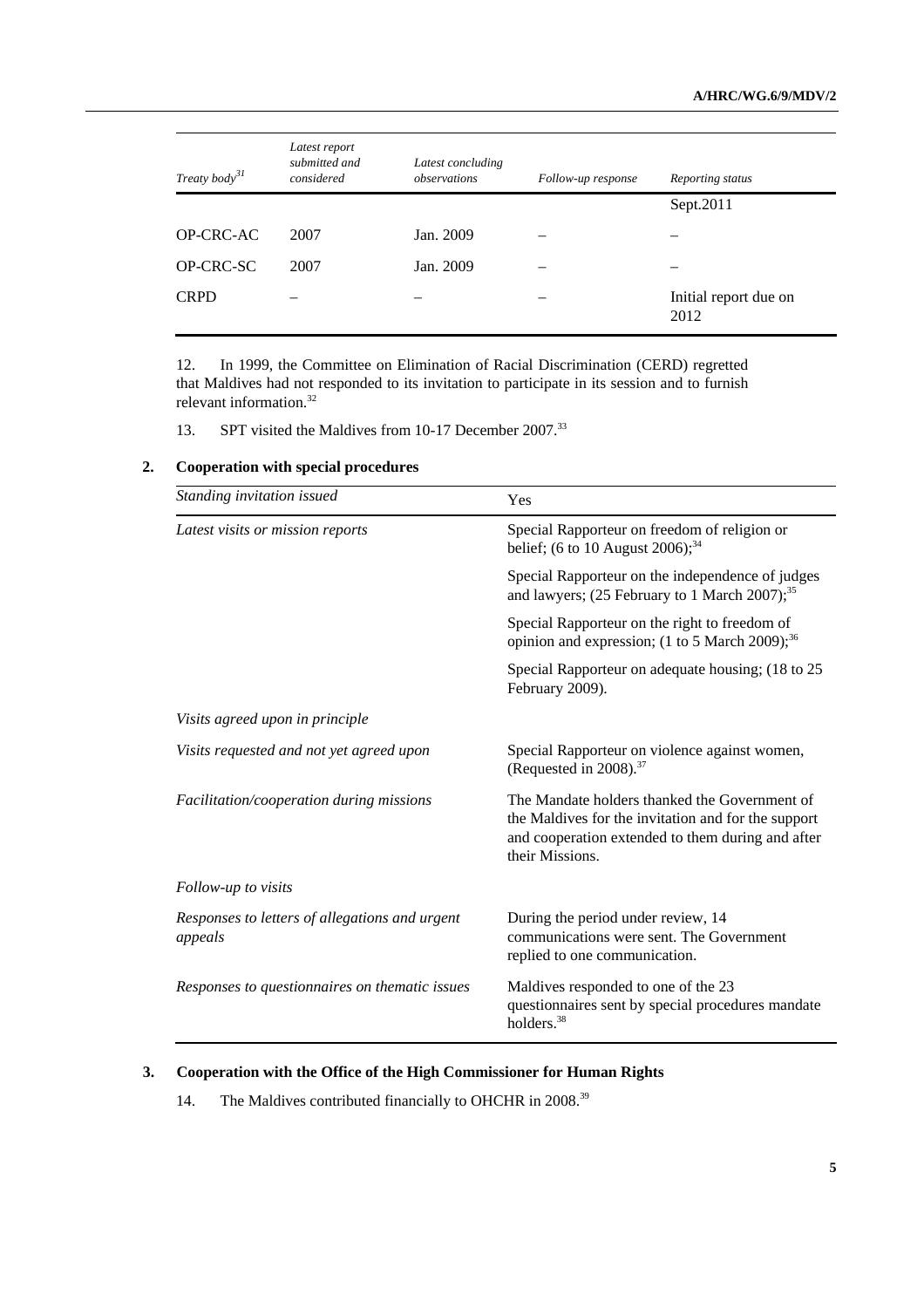15. The High Commissioner noted that OHCHR field presences have worked in collaboration with States to support implementation of special procedures recommendations in normative and institutional judicial reforms in Maldives.<sup>40</sup>

# **B. Implementation of international human rights obligations, taking into account applicable international humanitarian law**

#### **1. Equality and non-discrimination**

16. CEDAW expressed concern that temporary special measures were neither provided in the law nor used as a policy to accelerate the achievement of the de facto equality between women and men.41 It was concerned about the subordinate and subservient role of women and girls in the family and the deep-rooted traditional stereotypical attitudes that persist.42 It recommended that the media be encouraged to project positive images of women and of the equal status and responsibilities of women and men in the private and public spheres.<sup>43</sup>

17. CRC was concerned that children born out of wedlock are not entitled to equal rights and face de facto and de jure discrimination.<sup>44</sup> It recommended improving the system of birth registration. Meanwhile, children whose births have not been registered should be allowed to access basic services.45 CRC remained concerned about the de facto discrimination faced by children with disabilities who have limited access to social and health-care services and very few opportunities for inclusive education.<sup>46</sup> It recommended including disability aspects in all relevant policymaking and national planning.<sup>47</sup>

18. The Special Rapporteur on freedom of religion or belief was concerned by constitutional provisions that restrict eligibility to vote and hold certain public offices to Muslims, which constitute de jure discrimination on religious grounds; $48$  and by legislation that also limits eligibility for certain public posts to Muslims, including the Human Rights Commission Act.49

#### **2. Right to life, liberty and security of the person**

19. CRC recommended that Maldives abolish the death penalty related to Hudud offences perpetrated by persons under the age of 18 years.<sup>50</sup>

20. The Special Rapporteur on the independence of judges and lawyers noted in 2007 that prolonged pretrial detentions without appropriate judicial review and trials without the accused being represented by a lawyer were commonplace.<sup>51</sup> Police brutality in general, and in particular during demonstrations had been frequently referred to as a systemic and very serious problem.52 Testimonies indicated practice of mistreatment and torture during pretrial detention and of convictions based on statements taken under duress.<sup>53</sup> SPT recommended that the authorities ensure adequate safeguards to prevent torture and illtreatment; that all allegations and responsibilities of ill-treatment be fully investigated through competent, independent and impartial authorities<sup>54</sup>; and that Maldives make torture punishable as an offence under its criminal law and provide for appropriate redress for the victims.<sup>55</sup>

21. The Special Rapporteur stated that prison conditions are not appropriate and include poor access to medical facilities, no recreational or learning activities, discriminatory treatment, mistreatment of detainees and the use of drugs.<sup>56</sup>

22. CRC regretted the insufficient measures to address the serious problem of violence against children, child abuse, including sexual abuse, and ill-treatment. It was concerned that the legal framework fails to provide full protection against sexual abuse; that it shifts responsibility on producing evidence to a victim and; that the media sensationalize child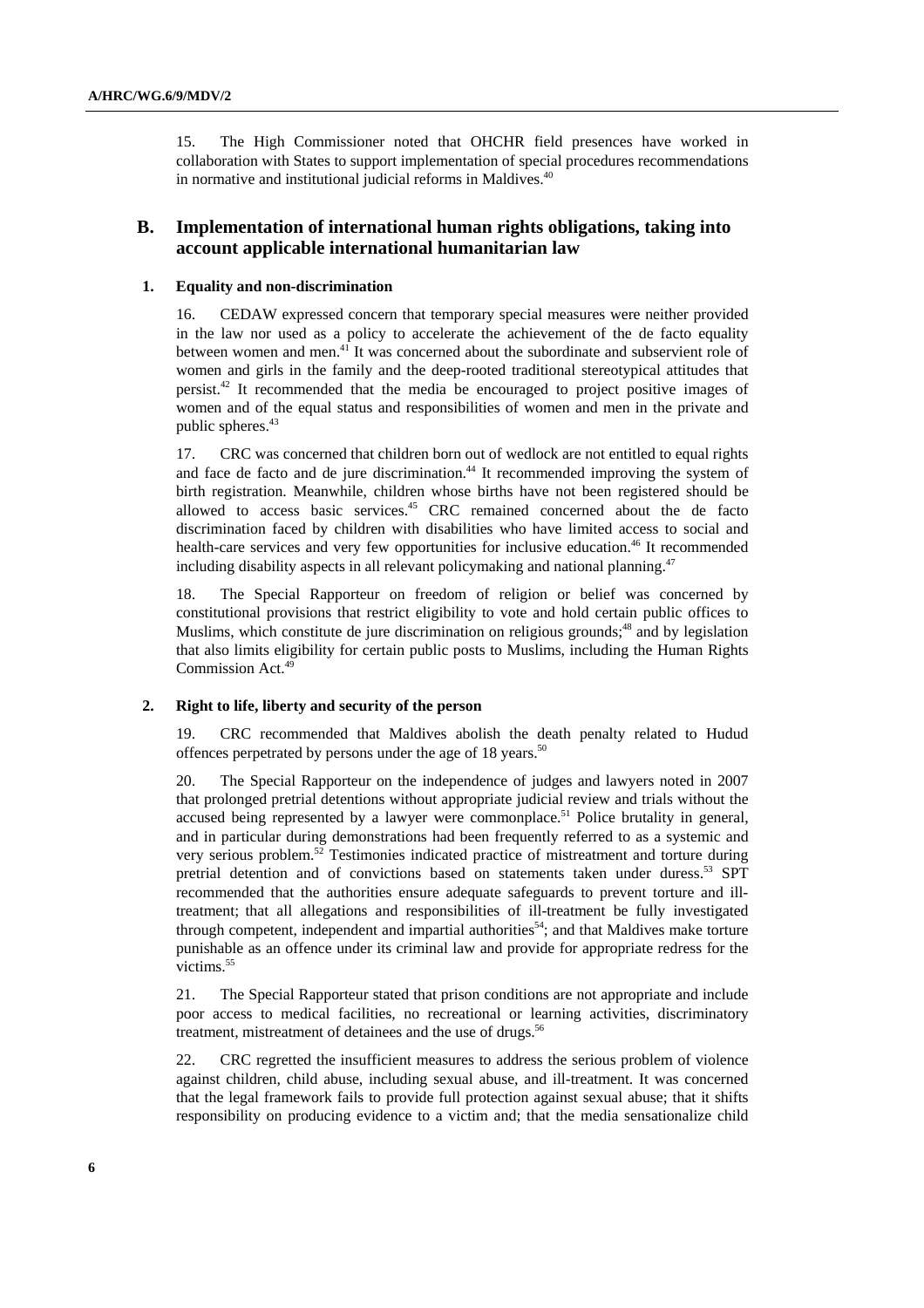protection issues, making the stigma and shame attached to victims worse. $57$  It was concerned about reports suggesting that the strong social condemnation of pregnancies out of wedlock has led to abortions in unhygienic conditions and to an increasing degree to infanticide.<sup>58</sup>

23. CRC urged Maldives to ensure that persons who committed crimes while under the age of 18 are not subjected to any form of corporal punishment.<sup>59</sup> SPT recommended the prohibition of all types of corporal punishment. $60$ 

24. CRC noted with concern the lack of legal framework preventing the use of child labour and protecting children from economic exploitation, in particular from hazardous work.<sup>61</sup> It was seriously concerned about many children who come from the atolls to Malé to search for a job or to work as domestic servants. $62$ 

25. CEDAW expressed its deep concern about the prevalence of violence against women and girls, including domestic violence.<sup>63</sup> The 2004 Common Country Assessment Report (CCA) indicated that the number of cases of violence against women reported to law enforcement was very low.<sup>64</sup> CEDAW urged Maldives to give priority attention and adopt comprehensive measures to address all forms of violence against women and girls, and to enact legislation on domestic violence and on all forms of sexual abuse, including sexual harassment.<sup>65</sup>

26. CEDAW was concerned about the lack of attention to the problem of trafficking in women.<sup>66</sup> CRC was concerned about information regarding links between drug abuse and child prostitution;<sup>67</sup> about the potential vulnerability of children to sexual exploitation, including child prostitution and child pornography and; about the inadequate legal framework for the prevention and criminalization of sexual exploitation.68 CEDAW urged Maldives to: pursue a holistic approach to provide women and girls with educational and economic alternatives to prostitution; provide rehabilitation and economic empowerment programmes for women and girls exploited in prostitution; combat all forms of trafficking in women and girls, including by enacting specific and comprehensive legislation; consider formulating a plan of action with clear goals, to train police officers, to cooperate with other countries in the region and to improve prevention of trafficking through information exchange; prosecute and punish traffickers; and ensure the protection of the human rights of trafficked women and girls.<sup>69</sup>

#### **3. Administration of justice, including impunity and the rule of law**

27. On 12 August 2008, the Special Rapporteur on the independence of judges and lawyers mentioned that the new Constitution established separation of powers and recognized the independence of the judiciary; contained provisions for the establishment of a Supreme Court and the post of a Prosecutor General and; provided for the creation of a Judicial Service Commission. He noted that these provisions were in line with his recommendations made after his visit to Maldives.70

28. In 2007, the Special Rapporteur noted that criminal investigations are solely in the hands of the police, without any review role by prosecutors or judges, which posed serious problems regarding the respect of human rights during the investigative phase.<sup>71</sup> He referred to the lack of access to the appeal court, leading to a denial of the right to appeal.<sup>72</sup> SPT recommended that: the initial police custody period be of shortest possible duration<sup>73</sup>; the right to notify a family member or other relevant person of the deprivation of liberty within 24 hours is effectively implemented<sup>74</sup> and; all persons deprived of liberty are entitled to benefit from the assistance of a lawyer from the outset of deprivation of liberty.<sup>7</sup>

29. The Special Rapporteur indicated that other shortcomings of the judicial system included: a serious lack of judges and lawyers<sup>76</sup>; far too low salaries of judges; corruption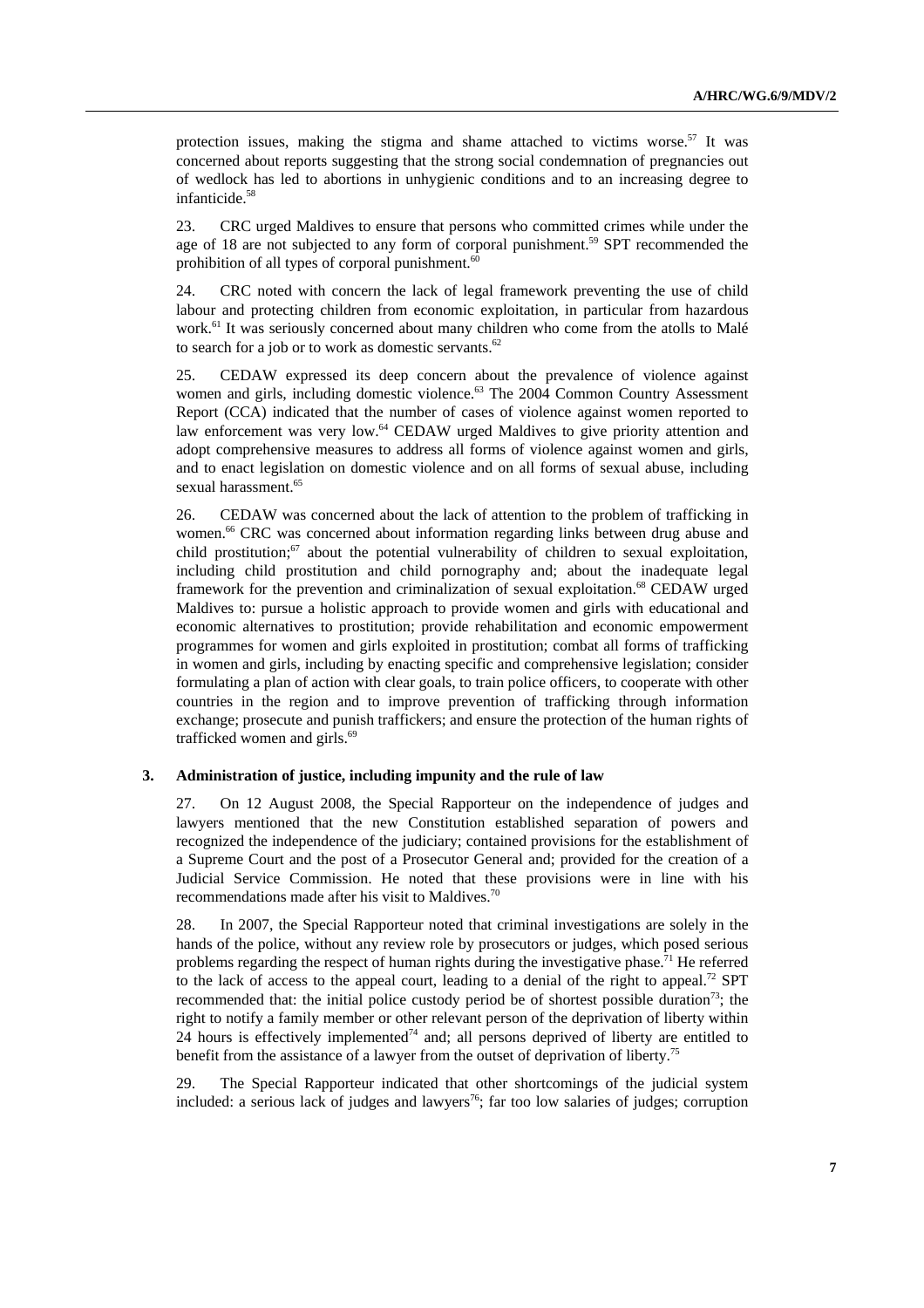of judges and; absence of a professional code of conduct or guidance on ethics for judges.77 He considered that an independent bar association should be established.<sup>78</sup>

30. According to the 2007 CCA, the criminal justice system absorbs offenders without providing exit points<sup>79</sup> and the penal system provides for fines, house arrest, banishment, and imprisonment and does not provide for a hierarchy of sentences. This combined with disproportionate sentences prescribed in the Anti-Narcotics Act and a general lack of correlation between criminal culpability and sentencing, are cited as causes of the rapidly growing prison population.<sup>80</sup> The Special Rapporteur informed that the National Criminal Justice Action Plan suggested putting in place a graded framework to tailor sentences to the offender and the offence, and alternative forms of punishment.<sup>81</sup>

31. CRC noted with concern that: the administration of juvenile justice is still based on the principle of punishment and detention rather than on the restorative model. It recommended that Maldives: expedite efforts to draft and enact a Juvenile Justice Act in compliance with the Convention; raise the minimum age of criminal responsibility to at least 12 years; establish specialized juvenile courts; provide children in conflict with the law with access to education and; improve the condition of detention for children.<sup>82</sup>

32. CRC regretted the lack of incorporation of the offences under OP-CRC-SC into the Penal Code.<sup>83</sup> It was concerned that children, who have been victims of offences under the Optional Protocol, may be treated as offenders; that court proceedings and procedures fail to take into account the needs of children who have been victims; that victim compensation is not available and; that reintegration and recovery measures are inadequate.<sup>84</sup>

33. On 13 July 2007, the Special Rapporteur on the independence of judges and lawyers welcomed the first ever appointment of women judges in Maldives.<sup>85</sup> CEDAW requested that temporary special measures be utilized to substantially improve the position of women in this sector, together with the establishment of timetables and targets for women's equal participation at all levels of the judiciary.86

34. CRC was seriously concerned at the rapidly growing drug addiction problem and regretted Maldives's approach to address the problem of child drug addiction by treating children as criminals and not as victims.<sup>87</sup>

### **4. Right to privacy, marriage and family life**

35. CRC was concerned that the number of children in need of alternative care is increasing due, inter alia, to parents and guardians' incapacity of providing financial support, changing family structures caused by divorces, separations and remarriages, abuse and neglect of the child within the family, alcohol and drug abuse; and that Maldives's developing system of alternative care faces multiple challenges in responding to the needs of these children.<sup>88</sup>

36. CEDAW was concerned about the high divorce rates, recent reports of early marriage and the practice of polygamy.<sup>89</sup> It urged the Government to aim to complete its family law reform within a specific time frame and ensure that spouses have the same rights and responsibilities during marriage and in the event of its dissolution.<sup>90</sup>

#### **5. Freedom of religion or belief, expression, association and peaceful assembly, and right to participate in public and political life**

37. CRC noted that Maldives's Constitution and other legislative provisions are based on religious unity, prohibiting the practice of any religion other than Islam.<sup>91</sup> The Special Rapporteur on freedom of religion or belief noted that apostasy is a criminal offence under applicable, although uncodified sharia  $law<sup>92</sup>$  She was informed that on the rare occurrences in which Maldivians have been suspected of having converted to another religion, they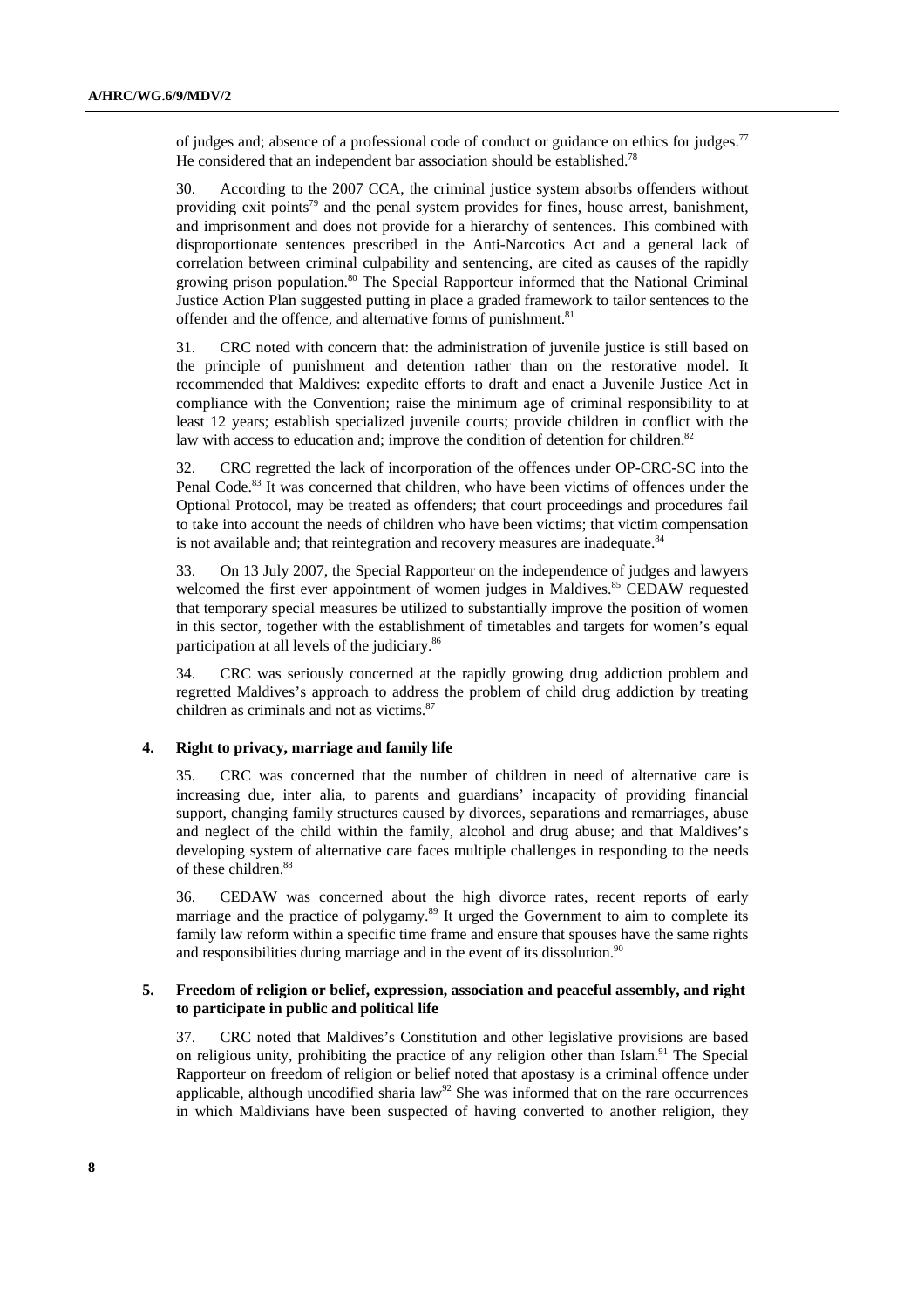have been detained and subjected to coercion in order to encourage or force them to reaffirm their faith in Islam.<sup>93</sup> She considered that the restrictions provided for in the Law on Religious Unity; Law on Prohibited Items and; Law on Associations may well be disproportionate and go beyond what would be considered legitimate within the framework of international human rights law.94

38. According to the Special Rapporteur, a number of limitations undermine the freedom of religion or belief of Muslims, in that they are bound to follow the official interpretation of Islam.95 The right to freedom of religion or belief of foreign prisoners was not fully respected.<sup>96</sup> CRC was concerned that the right of the child to freedom of thought, conscience and religion is not fully respected.<sup>97</sup>

39. The Special Rapporteur on the right to freedom of opinion and expression urged the Government to consider concerns raised about the draft media Bills and ensure that they are revised accordingly to meet international standards.<sup>98</sup> He recommended that the Parliament accelerate the process of approval of the laws that would establish Broadcasting Corporation and the Telecommunications Authority as fully independent public bodies.<sup>99</sup>

40. The Special Rapporteur encouraged the Government to ensure that cases of defamation be established by law as a civil and not a criminal offence.<sup>100</sup> He welcomed plans to implement legislation in freedom of information and encouraged the establishment of an office within the administration and in each of the provinces responsible for access to information.<sup>101</sup>

41. The Special Rapporteur commended the Government's decision to develop private media and encouraged it to maintain plurality and diversity to guarantee freedom of expression.<sup>102</sup> He recommended that the legislation on civil service should not limit the right to freedom of expression and political participation of civil servants.<sup>103</sup>

42. The Special Rapporteur noted that article 32 of the revised Constitution guarantees the right to assembly without prior permission of the State.<sup>104</sup> CRC noted that cooperation with non-governmental organizations should be further promoted and reinforced.<sup>105</sup>

43. According to the Special Rapporteur, the presidential election in October 2008 for the first time presented the public with a choice of candidates. The election was significant because of the high proportion of new voters as in 2007; the voting age was lowered from 21 to 18 years.<sup>106</sup> He added that prior to the multiparty elections, steps were taken to ensure that the election process conformed to international standards<sup>107</sup> but noted, however, that there was a general lack of media independence and unbalanced news coverage during the elections.<sup>108</sup>

44. A 2009 United Nations Statistics Division source indicated that the proportion of seats held by women in the parliament showed no increase from 12 per cent in 2005 until 2009.109 CEDAW requested undertaking effective measures to progressively increase the number of women in decision-making positions and establish concrete goals and timetables to accelerate women's full and equal participation in public and political life.<sup>110</sup>

#### **6. Right to work and to just and favourable conditions of work**

45. The 2007 CCA highlighted the main challenge for economic development of Maldives as the rising problem of unemployment and underemployment, particularly among the women and youth.<sup>111</sup> CEDAW expressed concern at the discrimination faced by women in employment and at barriers that women face in entering the tourism and fishing sectors.<sup>112</sup> CRC urged Maldives to establish by law, the minimum age for admission to employment.<sup>113</sup>

46. The 2007 CCA stated that the country's Constitution and laws do not recognize the right to form or join a union and that there was no national minimum wage, no statutory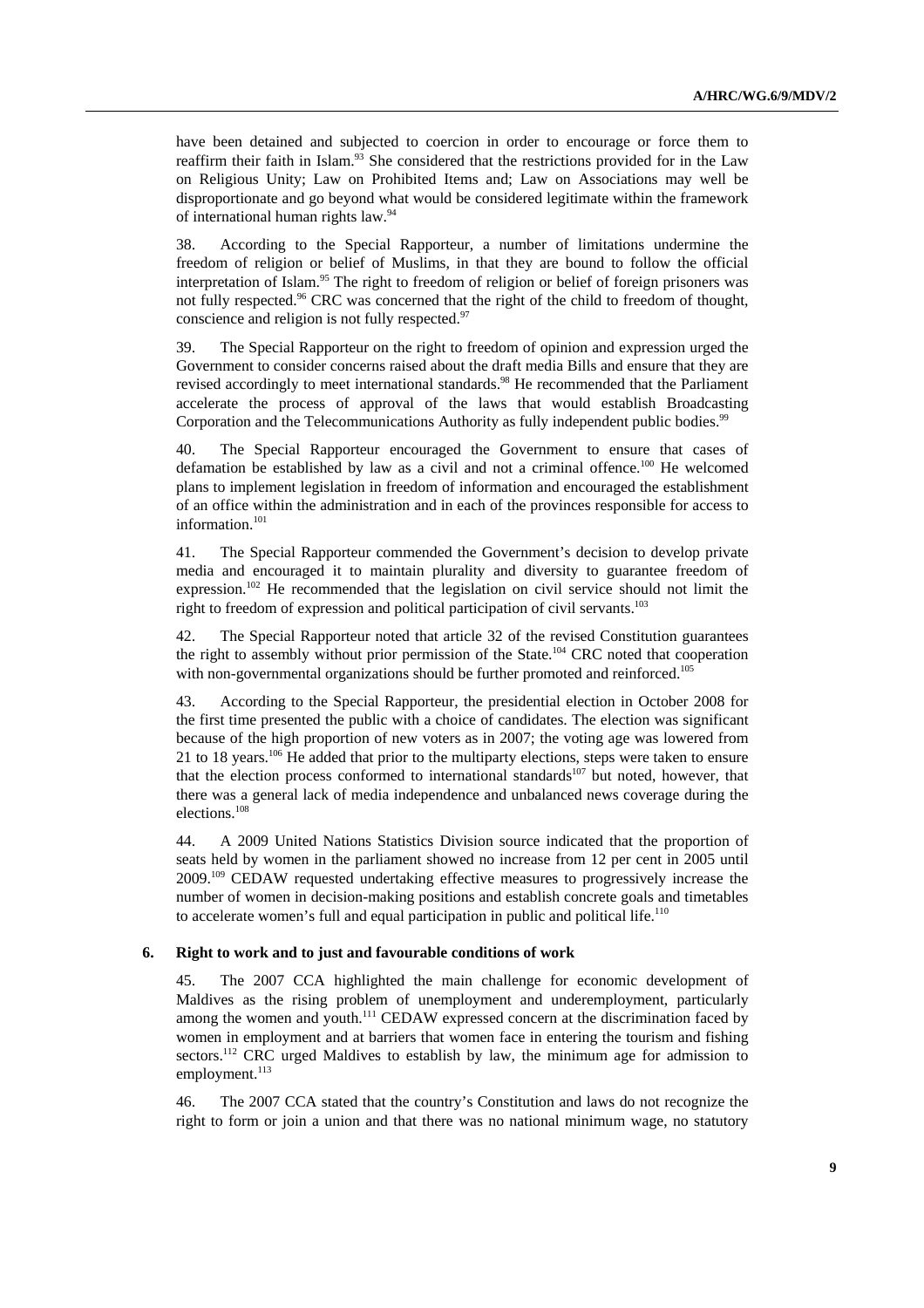provisions for hours of work and no national laws governing health and safety conditions.<sup>114</sup> It indicated that workers did not have the right to organize collectively. There was no formal mechanism for resolving disputes between employees and employers.<sup>115</sup>

47. The 2007 CCA reported on the need for an employment creation strategy designed to stimulate income generation opportunities, promote diversification and to generally promote pro-poor growth that addresses inequality, regional disparities, gender dimensions, age considerations and contributes to reducing poverty.<sup>116</sup>

#### **7. Right to social security and to an adequate standard of living**

48. The 2007 CCA stated that the extreme dispersal of population, combined with slow and inconvenient sea transportation makes the provision of basic infrastructure and delivery of social services very expensive.117 The Special Rapporteur on the right to freedom of opinion and expression welcomed the process of decentralization aiming at bringing State public services to the seven different provinces.<sup>118</sup>

49. CRC recommended that Maldives continue to allocate resources for effective poverty-reduction measures and strengthen its efforts to address the standard of living among its population living in poverty. $119$ 

50. CRC noted with appreciation progress in reducing under-five child mortality and infant mortality. However, it expressed concern about the significant gap between the rate of reduction between Malé and the atolls; the high rates of child malnutrition; the quality and accessibility of maternal health care; the prevalence of traditional medical practices; threats caused by communicable diseases and the unavailability of essential medicines on many of the small islands. Maldives has one of the highest known incidences of Thalassemia in the world.<sup>120</sup>

51. The 2007 CCA mentioned that access to health services remains a significant challenge.121 CEDAW urged Maldives to continue improving the quality of health and social services for women and to integrate a gender perspective into all health sector reforms.122 CRC recommended providing adolescents with tailored and youth-sensitive health services and counselling and promote adolescent health, including sex and reproductive health education.<sup>123</sup>

52. The 2007 CCA indicated that, although HIV infection levels were low, the vulnerability to HIV was high.<sup>124</sup> CRC noted with appreciation that the National Plan of Action towards the Well-being of the Maldivian Child 2001–2010 aims at, among other things, reducing the incidence of HIV/AIDS.<sup>125</sup>

53. According to the Special Rapporteur on adequate housing, the 2004 tsunami gravely affected the economy and some of the social progress that was being made. Most of the new houses provided by international assistance were of good quality and a high standard and that reconstruction projects involving communities themselves had better outcomes. Nevertheless, in some cases, this construction was not in line with the culture or livelihood of the communities.126 She recommended that disaster prevention and post-disaster reconstruction processes must be designed within a human rights-based approach<sup>127</sup> and that resettlement should be carried out after considering other potential alternatives and in full consultation with concerned communities.<sup>128</sup>

54. The Special Rapporteur believed that given land scarcity and the increased population, the traditional allocation of plots was no longer viable;<sup>129</sup> that a new approach to land distribution and territorial planning was unavoidable; <sup>130</sup> and that the complete privatization of this sector will be an error and, as a result, will leave many without access to adequate housing.131 She considered that demographic growth and internal migration unsupported by adequate land and housing policies have led to overcrowding in Male and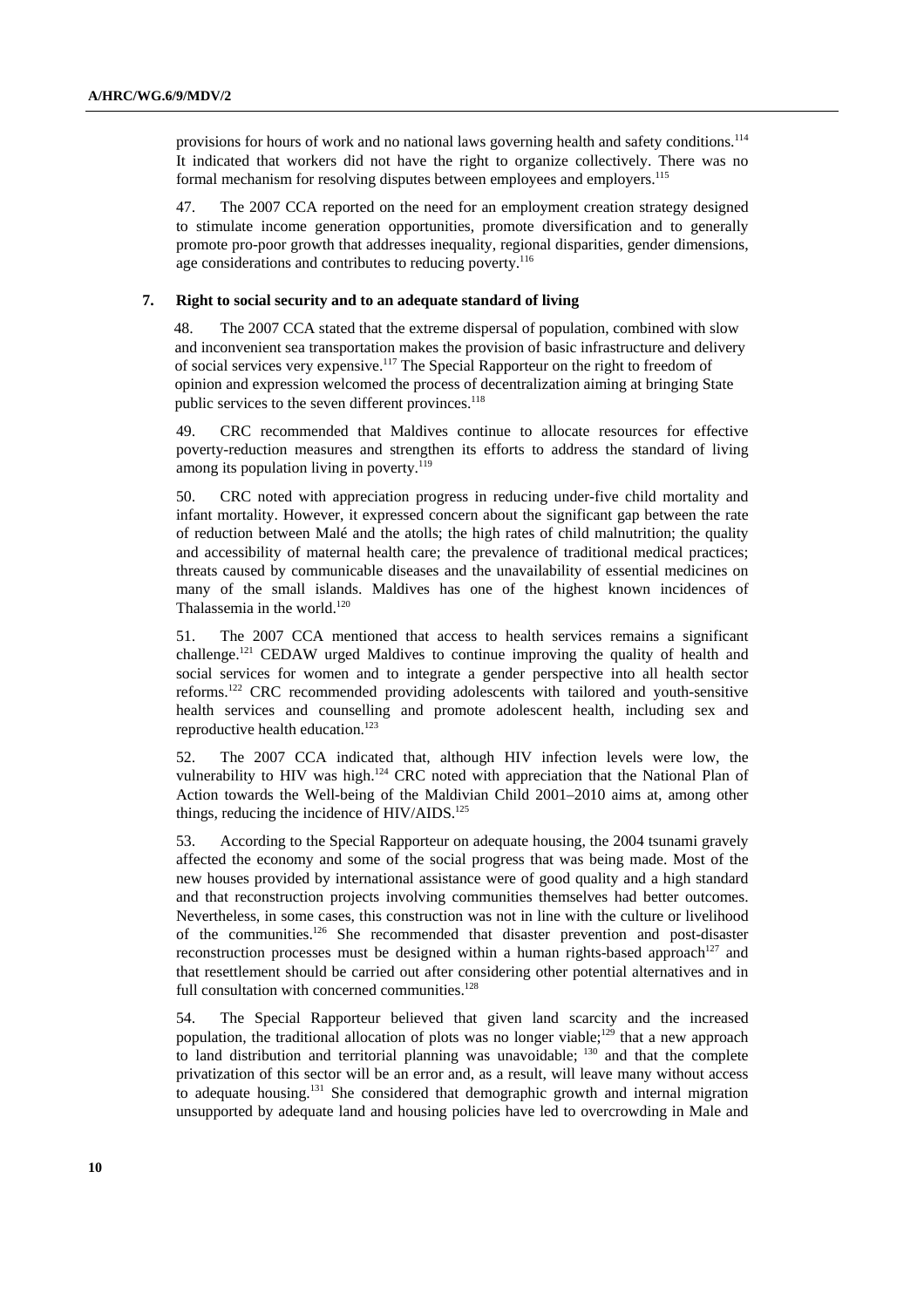on some islands. Social consequences of overcrowding are many, but include health risks, and domestic and sexual violence.<sup>132</sup>

55. According to the Special Rapporteur, other issues affecting the right to adequate housing include affordability, lack of housing legislations (including on tenancy and a building code) and limited implementation of the existing laws, absence of data on income distribution and a taxation system and, lack of efficient waste management and sewage systems.<sup>133</sup>

#### **8. Right to education and to participate in the cultural life of the community**

56. The 2007 CCA stated that the Maldives has met the 'Education For All' goal and MDG2 of providing universal primary education by the year  $2015$ .<sup>134</sup> While taking note of Maldives's intention to make primary education compulsory by law, CRC regretted the slow legislative process in this regard. It noted with concern that the cost of school books and school uniforms burdens low-income families and dangers children's equal access to education. It was concerned at the limited availability and still unsatisfactory enrolment rate in secondary education<sup>135</sup> and that gender biases and stereotypes in textbooks, curricula and school management and the lack of appropriate sanitary facilities impede the full participation of girls in education, particularly in secondary schools.<sup>136</sup> UNICEF indicated that since opportunities for higher education are available only in urban areas on some islands, continuing education becomes nearly impossible for girls for safety reasons.<sup>137</sup>

57. CRC recommended strengthening efforts to improve the quality of education and include human rights education in the official curriculum at all levels of education.<sup>138</sup>

#### **9. Migrants, refugees and asylum-seekers**

58. The Special Rapporteur on freedom of religion or belief was extremely concerned by the limitations placed on the right of migrant workers and other foreigners to manifest their religion or belief <sup>139</sup> and noted that there was not a single official place of worship for religions other than Islam.<sup>140</sup>

59. CRC encouraged Maldives to establish an identification mechanism for asylumseeking and migrant children who may have been recruited or used in hostilities, and regretted the lack of measures for their physical and psychological recovery and social reintegration.<sup>141</sup>

60. In 2009, the Special Rapporteur on adequate housing stressed that immediate measures should be taken to improve the housing and living conditions of migrants.<sup>142</sup>

#### **10. Right to development**

61. According to the 2008 ESCAP report, poverty in Maldives differs from that in many other developing nations, mainly because a large segment of the population is highly susceptible to external global shocks and has limited ability to effectively manage risk.<sup>143</sup> Poverty in Maldives is multi dimensional and what is needed is well-prioritized but balanced and comprehensive approach addressing multi challenges of growth and development.<sup>144</sup>

#### **11. Human rights and counter-terrorism**

62. In a communication dated 26 May 2006, the Special Rapporteur on the promotion and protection of human rights and fundamental freedoms while countering terrorism was concerned that the definition contained in article  $2(g)$  of the Law on the Prevention of Terrorism was overly broad and vague and that the intent appeared to be absent from this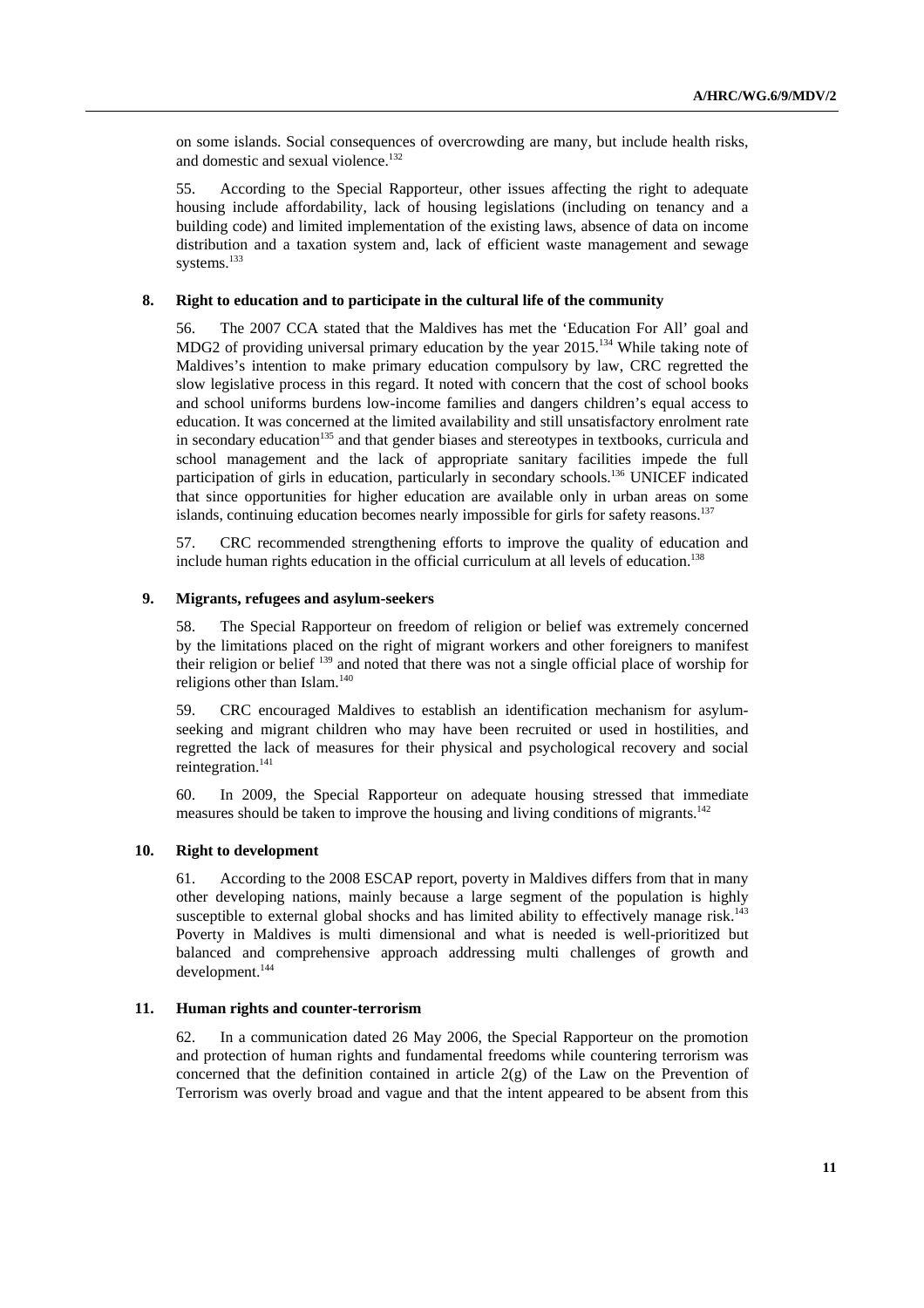definition.145 The Government informed that a new penal code which will redefine the crime of terrorism was being considered.<sup>146</sup>

# **III. Achievements, best practices, challenges and constraints**

63. On 3 November 2008, following the run-off in the first multi-party presidential elections in Maldives, the Special Rapporteur on the independence of judges and lawyers welcomed the democratic transition process.<sup>147</sup> The Special Rapporteur on the right to freedom of opinion and expression commended the steps taken by the new Government in implementing a series of reforms with a view to fully assuming human rights considerations on public policies.<sup>148</sup>

64. CRC acknowledged that the 2004 Indian Ocean tsunami has largely devastated Maldives's low-lying islands, giving rise to a number of economic and social difficulties and affecting the lives of many children.<sup>149</sup>

65. In 2009, the Special Rapporteur on adequate housing commended the constitutional commitment to the right to adequate housing which has to be transcribed into all relevant programmes and policies.150 She believed that climate change and its consequences impact significantly on the human rights of Maldivians<sup>151</sup> and has aggravated and will further amplify some of the problems linked with characteristics of Maldives, including land scarcity and vulnerability of the islands to natural phenomena. This placed a responsibility on the international community to support adaptation strategies in Maldives.<sup>152</sup>

66. In 2008, the Special Rapporteur on the right to freedom of opinion and expression stressed that recent developments and with the appointment of the Government during that period, the media landscape has changed considerably, with opposition supporters expressing themselves freely, and independent newspapers, magazines and websites printing critical and investigative stories.<sup>153</sup> The climate of fear which forced many journalists to practise self-censorship no longer exists and those working within the media sector feel they work within an environment which will not stifle their freedom to openly criticize the Government.<sup>154</sup>

# **IV. Key national priorities, initiatives and commitments**

### **A. Pledges by the State**

67. In a note verbale dated 11 January 2010, addressed to the President of the General Assembly, Maldives presented, in the framework of its candidacy to the membership of the HRC for the term 2010–2013, its human rights vision and human rights commitments and pledges at the national and international levels.155

### **B. Specific recommendations for follow-up**

68. SPT requested the Maldivian authorities to provide within six months a full written response to its visit report and in particular to the conclusions, recommendations and requests for further information.156 No response has been received.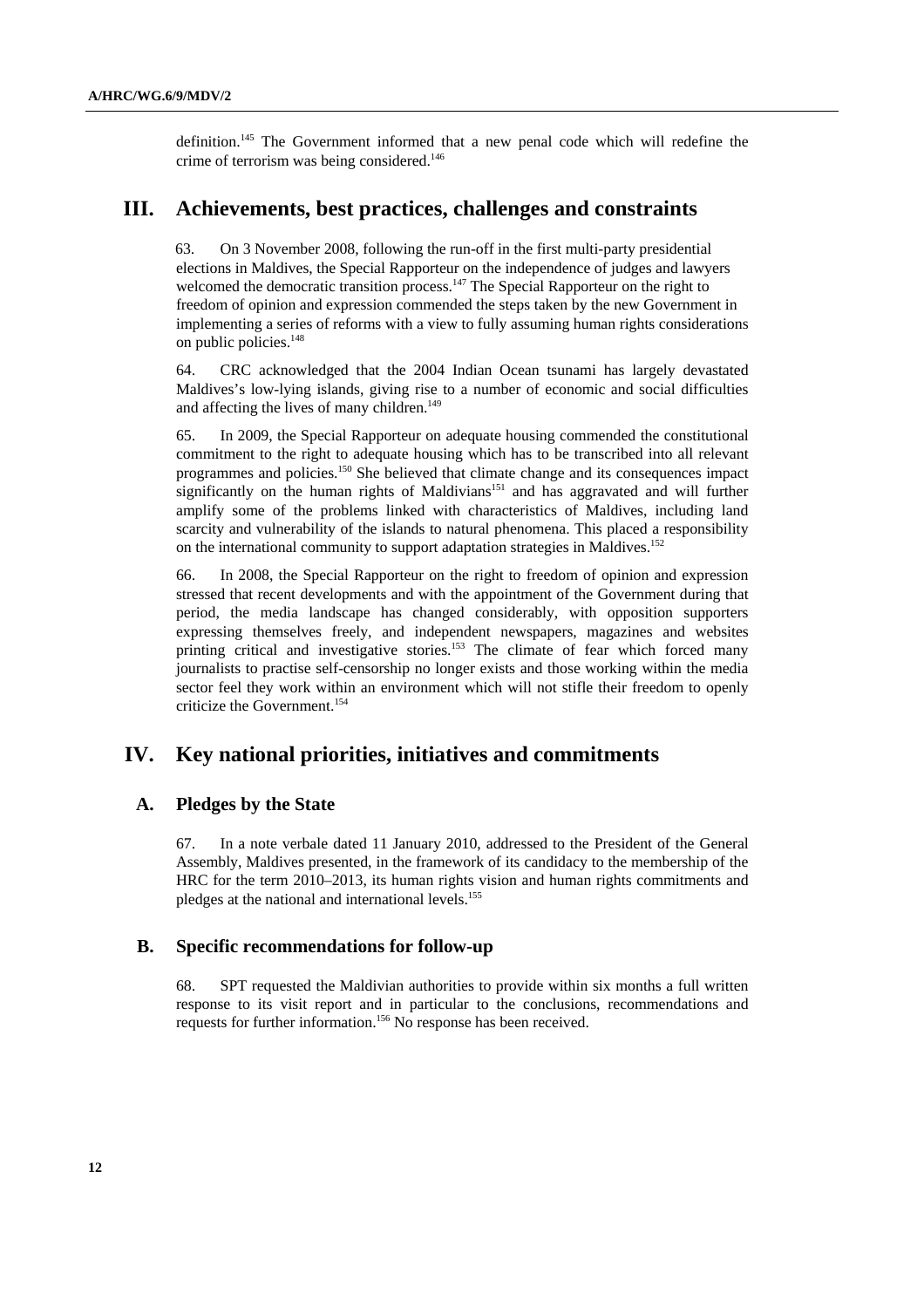# **V. Capacity-building and technical assistance**

69. The UN Maldives supported the national authorities in their international advocacy for climate change adaptation, focusing on the human rights dimension.<sup>157</sup>

70. CRC recommended seeking international support for cooperation projects relating to implementation of the provisions of the OP-CRC-SC in particular, in order to provide assistance for victims and training for professionals.<sup>158</sup>

71. CRC recommended that Maldives continue to seek advice and assistance from international organizations on the compliance of the HRCM with the Paris Principles.159 It also made recommendations on children with disabilities<sup>160</sup>; violence against children<sup>161</sup>; economic exploitation of children<sup>162</sup>; drug addiction<sup>163</sup>; the treatment of Thalassemia;<sup>164</sup> and education issues.<sup>165</sup>

72. The Special Rapporteur on the right to freedom of opinion and expression urged the international community to urgently provide the Government with the sustainable assistance that is indispensable for reaching the described goals and allowing the country to succeed in its transition towards democracy.<sup>166</sup>

#### *Notes*

 $1$  Unless indicated otherwise, the status of ratifications of instruments listed in the table may be found in *Multilateral Treaties Deposited with the Secretary-General: Status as at 31 December 2006* (ST/LEG/SER.E.25), supplemented by the official website of the United Nations Treaty Collection database, Office of Legal Affairs of the United Nations Secretariat, http://treaties.un.org/ 2

 $2\degree$  The following abbreviations have been used for this document:

| <b>ICERD</b>     | International Convention on the Elimination of All Forms of Racial                        |
|------------------|-------------------------------------------------------------------------------------------|
|                  | Discrimination;                                                                           |
| <b>ICESCR</b>    | International Covenant on Economic, Social and Cultural Rights;                           |
| <b>OP-ICESCR</b> | Optional Protocol to ICESCR;                                                              |
| <b>ICCPR</b>     | International Covenant on Civil and Political Rights;                                     |
| <b>ICCPR-OP1</b> | Optional Protocol to ICCPR;                                                               |
| <b>ICCPR-OP2</b> | Second Optional Protocol to ICCPR, aiming at the abolition of the death<br>penalty;       |
| <b>CEDAW</b>     | Convention on the Elimination of All Forms of Discrimination against                      |
|                  | Women:                                                                                    |
| <b>OP-CEDAW</b>  | Optional Protocol to CEDAW;                                                               |
| <b>CAT</b>       | Convention against Torture and Other Cruel, Inhuman or Degrading                          |
|                  | Treatment or Punishment;                                                                  |
| OP-CAT           | Optional Protocol to CAT;                                                                 |
| <b>CRC</b>       | Convention on the Rights of the Child;                                                    |
| OP-CRC-AC        | Optional Protocol to CRC on the involvement of children in armed conflict;                |
| OP-CRC-SC        | Optional Protocol to CRC on the sale of children, child prostitution and child            |
|                  | pornography;                                                                              |
| <b>ICRMW</b>     | International Convention on the Protection of the Rights of All Migrant                   |
|                  | Workers and Members of Their Families;                                                    |
| <b>CRPD</b>      | Convention on the Rights of Persons with Disabilities;                                    |
| <b>OP-CRPD</b>   | Optional Protocol to the Convention on the Rights of Persons with                         |
|                  | Disabilities:                                                                             |
| <b>CED</b>       | International Convention for the Protection of All Persons from Enforced                  |
|                  | Disappearance.                                                                            |
|                  | Adopted by the General Assembly in its resolution 63/117 of 10 December 2008. Article 17, |

paragraph 1, of OP-ICESCR states that "The present Protocol is open for signature by any State that has signed, ratified or acceded to the Covenant".<br>4 Information relating to other relevant international human rights instruments, including regional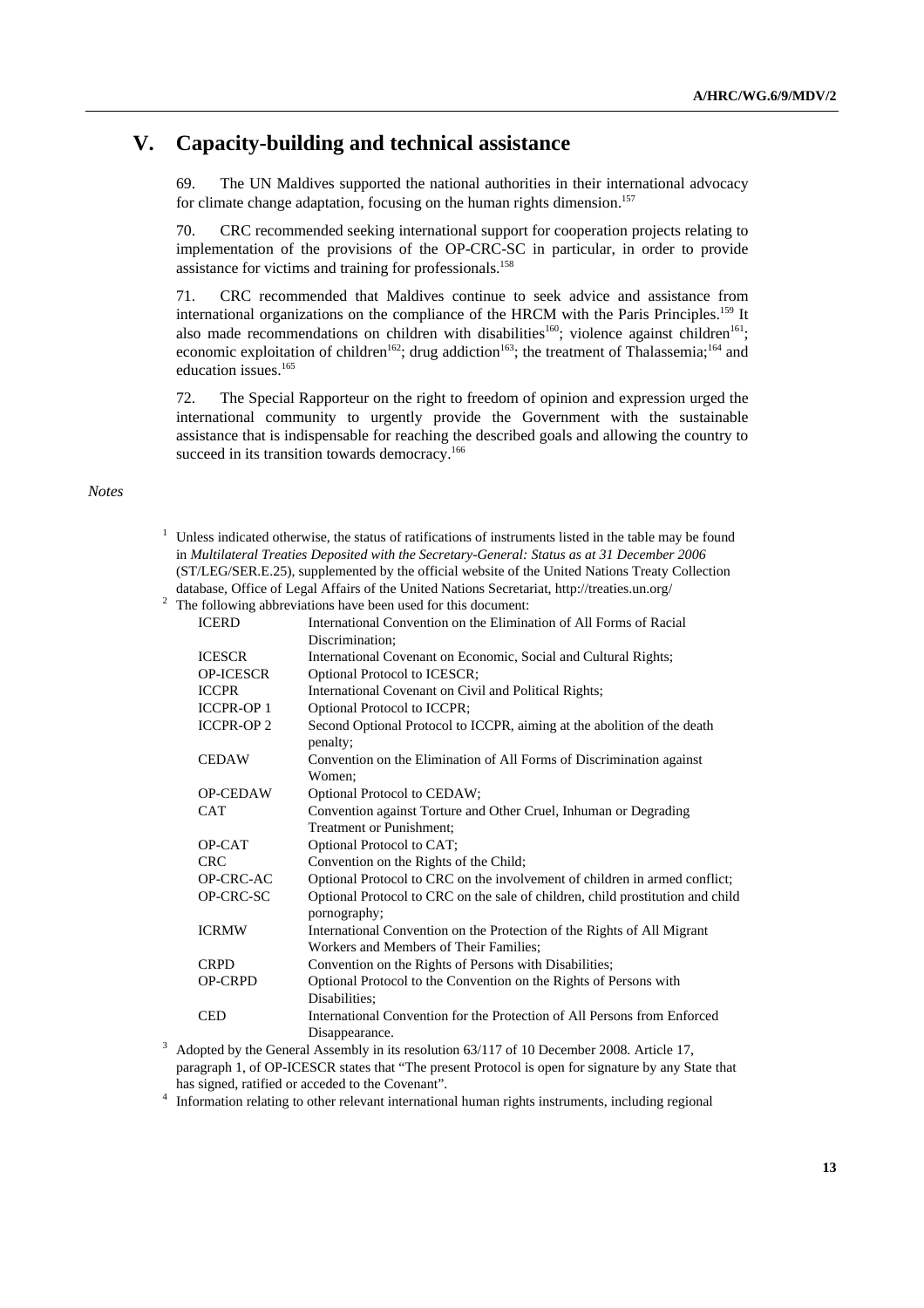instruments, may be found in the pledges and commitments undertaken by Maldives before the Human Rights Council, as contained in the note verbale dated 11 January 2010 sent by the Permanent Mission of Maldives to the United Nations addressed to the President of the General Assembly, contained in document  $A/64/657$ 

- <sup>5</sup> Protocol to Prevent, Suppress and Punish Trafficking in Persons, Especially Women and Children, supplementing the United Nations Convention against Transnational Organized Crime. 6
- <sup>6</sup> 1951 Convention relating to the Status of Refugees and its 1967 Protocol, 1954 Convention relating
- to the status of Stateless Persons and 1961 Convention on the Reduction of Statelessness. 7 Geneva Convention for the Amelioration of the Condition of the Wounded and Sick in Armed Forces in the Field (First Convention); Geneva Convention for the Amelioration of the Condition of Wounded, Sick and Shipwrecked Members of Armed Forces at Sea (Second Convention); Convention relative to the Treatment of Prisoners of War (Third Convention); Convention relative to the Protection of Civilian Persons in Time of War (Fourth Convention); Protocol Additional to the Geneva Conventions of 12 August 1949, and relating to the Protection of Victims of International Armed Conflicts (Protocol I); Protocol Additional to the Geneva Conventions of 12 August 1949, and relating to the Protection of Victims of Non-International Armed Conflicts (Protocol II); Protocol Additional to the Geneva Conventions of 12 August 1949, and relating to the Adoption of an Additional Distinctive Emblem (Protocol III). For the official status of ratifications, see Federal Department of Foreign Affairs of Switzerland, at

www.eda.admin.ch/eda/fr/home/topics/intla/intrea/chdep/warvic.html. 8

- International Labour Organization Convention No. 29 concerning Forced or Compulsory Labour; Convention No. 105 concerning the Abolition of Forced Labour, Convention No. 87 concerning Freedom of Association and Protection of the Right to Organize; Convention No. 98 concerning the Application of the Principles of the Right to Organize and to Bargain Collectively; Convention No. 100 concerning Equal Remuneration for Men and Women Workers for Work of Equal Value; Convention No. 111 concerning Discrimination in Respect of Employment and Occupation; Convention No. 138 concerning the Minimum Age for Admission to Employment; Convention No. 182 concerning the Prohibition and Immediate Action for the Elimination of the Worst Forms of Child Labour.
- Concluding observations of the Committee on the Rights of the Child (CRC/C/OPSC/MDV/CO/1),
- <sup>10</sup> Concluding observations of the Committee on the Rights of the Child (CRC/C/OPAC/MDV/CO/1), para. 13; See also concluding observations of the Committee on the Elimination of All Forms of Discriminations against Women (CEDAW/C/MDV/CO/3), para. 22. 11 CEDAW/C/MDV/CO/3, para. 41.
- 
- <sup>12</sup> CRC/C/OPSC/MDV/CO/1, para. 8. See also report of the Special Rapporteur on freedom of religion and belief (A/HRC/4/21/Add.3), para.59. 13 Ibíd., paras. 19–20.
- 
- <sup>14</sup> UNDG, Resident Coordinator, Annual Report 2007, p.1, available at
- http://www.undg.org/rcar08.cfm?fuseaction=RCAR&ctyIDC=MDV&P=1095. 15 A/HRC/4/21/Add.3, para. 60. See also report of the Special Rapporteur on freedom of opinion and expression (A/HRC/11/4/Add.3), para. 69.<br><sup>16</sup> A/HRC/11/4/Add.3, para. 19.
- 
- 17 A/HRC/10/8/Add.1, paras. 146–147.
- $18$  Ibid., para. 149.
- <sup>19</sup> Concluding observations of the Committee on the Rights of the Child (CRC/C/MDV/CO/3), para. 11.<br><sup>20</sup> CRC/C/OPAC/MDV/CO/1, para. 10.<br><sup>21</sup> CEDAW/C/MDV/CO<sup>/2</sup>, para. 14.
- 
- 
- <sup>21</sup> CEDAW/C/MDV/CO/3, para. 14.<br><sup>22</sup> CRC/C/MDV/CO/3, para. 12; See also CEDAW/C/MDV/CO/3, para. 14.
- <sup>23</sup> UNDG, 2008 Resident Coordinator Annual Report Maldives, p. 2, available at
- http://www.undg.org/RCAR/2008/finalized/pdfs/RCAR\_2008\_MDV\_NAR.pdf . 24 ILO Press release, Geneva, 29 May 2009, available at http://ilo.org/asia/info/public/pr/lang- en/WCMS\_106344/index.htm .<br><sup>25</sup> For the list of national human rights institutions with accreditation status granted by the International
- Coordinating Committee of National Institutions for the Promotion and Protection of Human Rights (ICC), see A/HRC/10/55, annex I.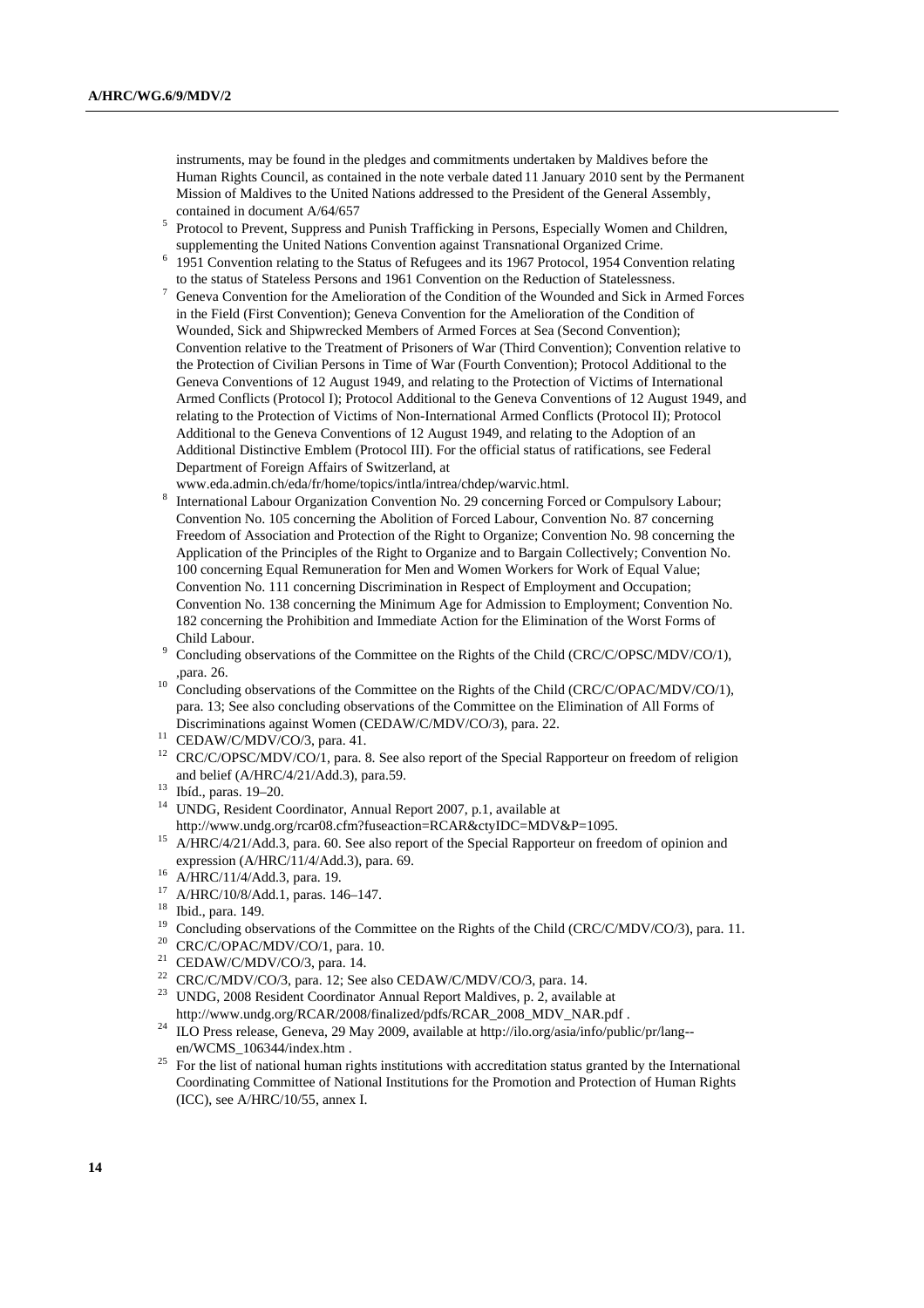- 26 CRC/C/OPSC/MDV/CO/1, para. 18; See also CRC/C/MDV/CO/3, paras. 18 –19.
- <sup>27</sup> Report on the visit of the Subcommittee on Prevention of Torture and Other Cruel, Inhuman or

 $\overline{3}$  The following abbreviations have been used for this document:

- Degrading Treatment or Punishment to the Maldives (CAT/OP/MDV/1), paras. 272 and 279. 28 A/HRC/11/4/Add.3, para.55.
	-
	- 29 A/HRC/13/20/Add.3 , para. 67.
- $^{30}$  CRC/C/MDV/CO/3, para. 15.

| The following aboreviations have been used for this document.                          |                                                               |  |  |
|----------------------------------------------------------------------------------------|---------------------------------------------------------------|--|--|
| <b>CERD</b>                                                                            | Committee on the Elimination of Racial Discrimination;        |  |  |
| <b>CESCR</b>                                                                           | Committee on Economic, Social and Cultural Rights;            |  |  |
| <b>HR</b> Committee                                                                    | Human Rights Committee;                                       |  |  |
| <b>CEDAW</b>                                                                           | Committee on the Elimination of Discrimination against Women; |  |  |
| <b>CAT</b>                                                                             | Committee against Torture;                                    |  |  |
| <b>CRC</b>                                                                             | Committee on the Rights of the Child;                         |  |  |
| <b>CRPD</b>                                                                            | Committee on the Rights of Persons with Disabilities.         |  |  |
| CAT Official Records of the Ceneral Assembly, Fifty forth session, Sympanion No. 18(A) |                                                               |  |  |

<sup>32</sup> CAT, *Official Records of the General Assembly, Fifty-forth session, Supplement No. 18* (A/54/18), para. 315.<br>33 CAT/OP/MDV/1, para. 6.

- 
- 34 A/HRC/4/21/Add.3.
- 35 A/HRC/4/25/Add.2.
- 36 A/HRC/13/20/Add.3.
- $37$  A/HRC/11/4/Add.3.
- <sup>38</sup> The questionnaires referred to are those reflected in an official report by a special procedure mandate holder issued between 1 January 2006 and 30 June 2010. Responses counted for the purposes of this section are those received within the relevant deadlines, and referred to in the following documents: (a) E/CN.4/2006/62, para. 24, and E/CN.4/2006/67, para. 22; (b) A/HRC/4/23, para. 14; (c) A/HRC/4/24, para. 9; (d) A/HRC/4/29, para. 47; (e) A/HRC/4/31, para. 24; (f) A/HRC/4/35/Add.3, para. 7; (g) A/HRC/6/15, para. 7; (h) A/HRC/7/6, annex; (i) A/HRC/7/8, para. 35; (j) A/HRC/8/10, para.120, footnote 48; (k) A/62/301, paras. 27, 32, 38, 44 and 51; (l) A/HRC/10/16 and Corr.1, footnote 29; (m) A/HRC/11/6, annex; (n) A/HRC/11/8, para. 56; (o) A/HRC/11/9, para. 8, footnote 1; (p) A/HRC/12/21, para.2, footnote 1; (q) A/HRC/12/23, para. 12; (r) A/HRC/12/31, para. 1, footnote 2; (s) A/HRC/13/22/Add.4; (t) A/HRC/13/30, para. 49; (u) A/HRC/13/42, annex I; (v) A/HRC/14/25, para. 6, footnote 1; (w) A/HRC/14/31, para. 5, footnote 2. 39 OHCHR 2008 Report on Activities and Results, p. 179.
- 
- 40 OHCHR 2009 Report on Activities and Results, p. 29.
- 41 CEDAW/C/MDV/CO/3, para. 15.
- 42 Ibid., para. 17.
- <sup>43</sup> CEDAW/C/MDV/CO/3, para. 18; See also CRC/C/MDV/CO/3, paras. 35–36.<br><sup>44</sup> CRC/C/MDV/CO/3, para. 33.
- 
- 45 Ibid., para. 47.
- 46 Ibid., para. 37.
- 47 Ibid., para. 38. See also paragraph 66.
- 48 A/HRC/4/21/Add.3, para.66.
- 49 Ibid., para.67; See also paragraph.45.
- 
- $^{50}$  CRC/C/MDV/CO/3, para. 99.<br> $^{51}$  A/HRC/4/25/Add.2, p.2. See also paragraph 46.
- $^{52}$  A/HRC/4/25/Add.2, para. 38. See also /A/HRC/4/33/Add.1, paras. 136-138; A/HRC/4/34/Add.1, paras. 392 to 397; A/HRC/4/37/Add.1, paras. 416–423.<br><sup>53</sup> A/HRC/4/25/Add.2, para.51.
- 
- 54 CAT/OP/MDV/1, para. 318.
- $^{55}$  Ibid., para. 268.
- 56 A/HRC/4/25/Add.2, para.60; See also Maldives CCA 2007, Malé, 2006, p. 81, available at http://www.undg.org/docs/7617/CCA%20FINAL.pdf.<br>
<sup>57</sup> CRC/C/MDV/CO/3, para. 62.
- 
- 58 Ibid., paras. 42 and 43.
- 59 Ibid., paras. 55 and 56.
- 60 CAT/OP/MDV/1, para 269.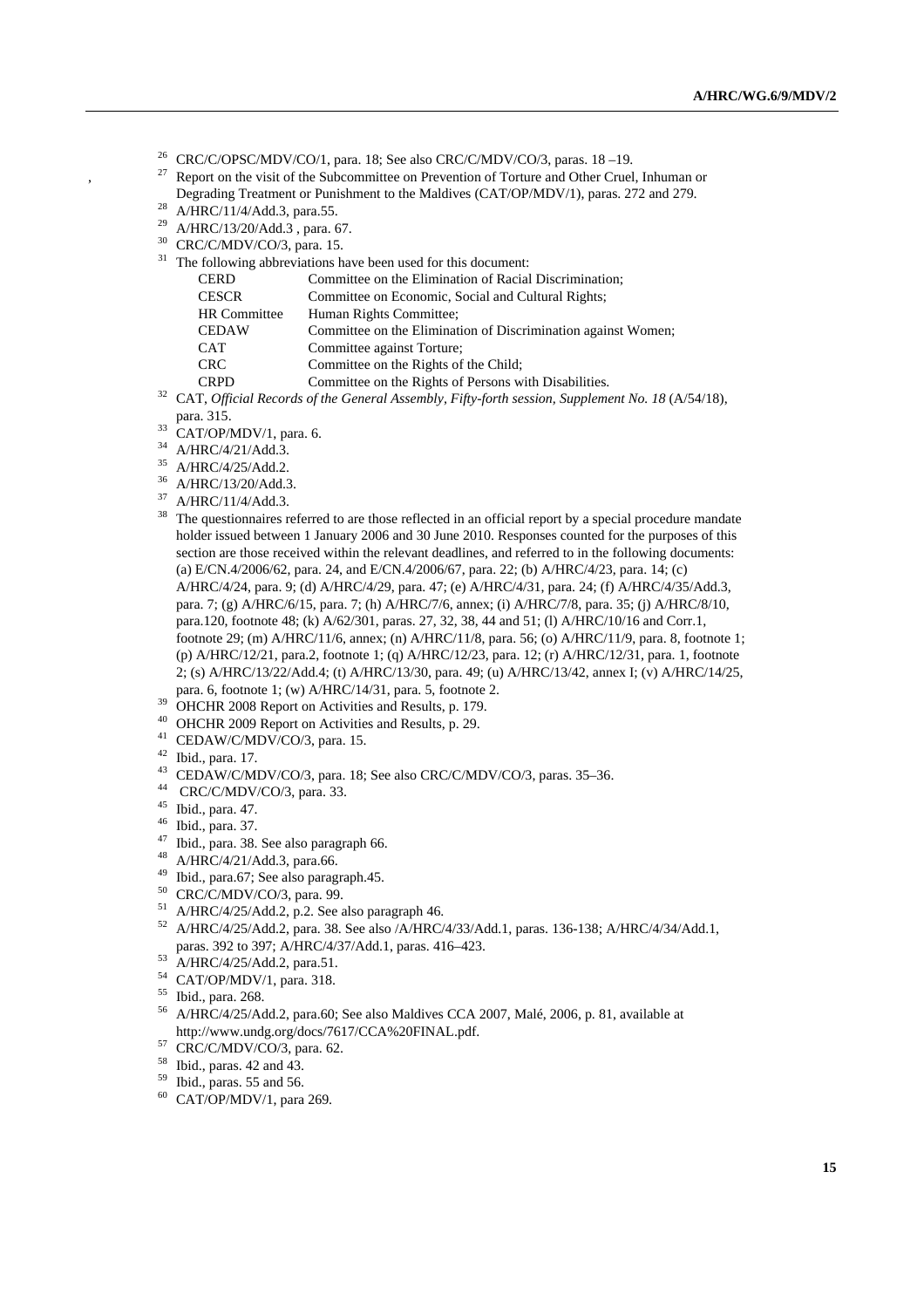- 61 CRC/C/MDV/CO/3, para. 85; See also Maldives CCA 2007, Malé, 2006, p. 59, available at http://www.undg.org/docs/7617/CCA%20FINAL.pdf.  $^{62}$  CRC/C/MDV/CO/3, paras. 86–87.
- 
- 63 CEDAW/C/MDV/CO/3, para. 19; See also UNDG, Resident Coordinator, Annual Report 2006, p.2, available at http://www.undg.org/rcar.cfm?fuseaction=N&ctyIDC=MDV&P=490. 64 Maldives CCA 2004, Malé, 2003,p. 55, available at
- http://www.unicef.org/maldives/GBV\_Report.pdf. CEDAW/C/MDV/CO/3, para. 20.
- 
- 66 CEDAW/C/MDV/CO/3, para. 21.
- 67 CRC/C/OPSC/MDV/CO/1, para. 21.
- 68 CRC/C/MDV/CO/3, para. 90.
- <sup>69</sup> CEDAW/C/MDV/CO/3, para. 22. See also CRC/C/MDV/CO/3, paras. 95–96.<br><sup>70</sup> A/HRC/11/41/Add.1, para.190.
- 
- 71 A/HRC/4/25/Add.2, p.2.
- $72$  Ibid., para.53.
- 73 CAT/OP/MDV/1, para. 283.
- 74 Ibid., para. 292.
- 75 Ibid., para. 293.
- 76 A/HRC/4/25/Add.2, p.2.
- 77 Ibid., paras. 27–28.
- 78 Ibid., p.2.
- 79 Maldives CCA 2007, Malé, 2006, p. 81, available at http://www.undg.org/docs/7617/CCA%20FINAL.pdf. 80 Ibid.
- 
- 81 A/HRC/4/25/Add.2, para.92.
- <sup>82</sup> CRC/C/MDV/CO/3, 13 July 2007, paras. 97 and 99. See also CAT/OP/MDV/1, paragraphs 308; A/HRC/4/25/Add.2, paras. 62, 63, and 64.<br><sup>83</sup> CRC/C/OPSC/MDV/CO/1, para. 27.
- 
- 84 Ibid., para. 29.
- 85 A/HRC/8/4/Add.1, para. 207.
- <sup>86</sup> CEDAW/C/MDV/CO/3, para. 26; See also A/HRC/11/41/Add.1, p. 113.<br><sup>87</sup> CRC/C/MDV/CO/3, para. 88.
- 
- 88 Ibid., para. 59.
- 89 CEDAW/C/MDV/CO/3, para. 35.
- 90 Ibid., para. 36.
- 91 CRC/C/MDV/CO/3, para. 48.
- 92 A/HRC/4/21/Add.3, para. 32.
- 93 Ibid., para. 33.
- 94 Ibid., para. 63.
- 95 Ibid., para. 40.
- 96 Ibid., para. 70.
- 97 CRC/C/MDV/CO/3, para. 48.
- <sup>98</sup> A/HRC/11/4/Add.3, para. 57.<br><sup>99</sup> Ibid., para.58.
- 
- 
- 
- 
- 
- 
- 
- 
- 
- 
- 
- <sup>99</sup> Ibid., para.58.<br>
<sup>100</sup> Ibid., para.61.<br>
<sup>101</sup> Ibid., para.61.<br>
<sup>102</sup> Ibid., para.62.<br>
<sup>103</sup> Ibid., para.47.<br>
<sup>105</sup> CRC/C/MDV/CO/3, para. 27.<br>
<sup>106</sup> A/HRC/11/4/Add.3, para.29.<br>
<sup>107</sup> Ibid., para.30.<br>
<sup>107</sup> Ibid., para http://mdgs.un.org/unsd/mdg . 110 CEDAW/C/MDV/CO/3, para. 24.
-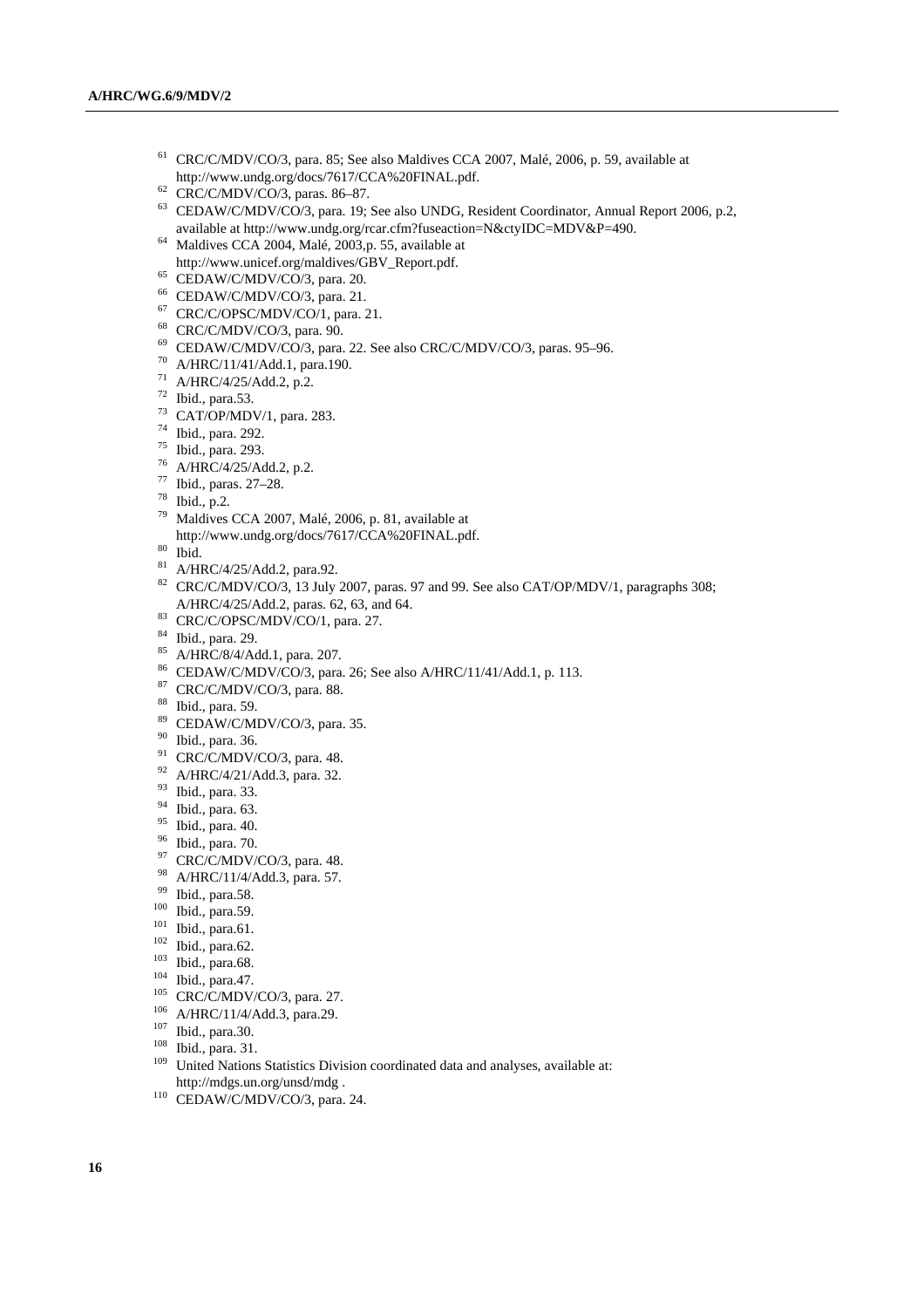- 111 Maldives CCA 2007, Malé, 2006, p. 9, available at
- http://www.undg.org/docs/7617/CCA%20FINAL.pdf .<br>
<sup>112</sup> CEDAW/C/MDV/CO/3, para. 29; See also Maldives CCA 2007, Malé, 2006, p. 69, available at
- 
- http://www.undg.org/docs/7617/CCA%20FINAL.pdf. 113 CRC/C/MDV/CO/3, para. 32. 114 Maldives CCA 2007, Malé, 2006, p. 86, available at
- 
- 
- http://www.undg.org/docs/7617/CCA%20FINAL.pdf .<br>
<sup>115</sup> Ibid., p. 71.<br>
<sup>116</sup> Ibid., p. 10.<br>
<sup>117</sup> Maldives CCA 2007, Malé, 2006, p. 28, available at
- 
- 
- http://www.undg.org/docs/7617/CCA%20FINAL.pdf .<br>
118 A/HRC/11/4/Add.3, para.56.<br>
119 CRC/C/MDV/CO/3, para. 67; See also Maldives CCA 2007, Malé, 2006, p.9, available at<br>
120 CRC/C/MDV/CO/3, para. 67; See also Maldives CCA
- http://www.undg.org/docs/7617/CCA%20FINAL.pdf . 121 Maldives CCA 2007, Malé, 2006, p. 41, available at
- 
- http://www.undg.org/docs/7617/CCA%20FINAL.pdf .<br>
<sup>122</sup> CEDAW/C/MDV/CO/3, para. 32.<br>
<sup>123</sup> CRC/C/MDV/CO/3, para. 70; See also CEDAW/C/MDV/CO/3, para. 34.<br>
<sup>124</sup> Maldives CCA 2007, Malé, 2006, p. 8, available at
- http://www.undg.org/docs/7617/CCA%20FINAL.pdf ; See also UNDG, Resident Coordinator, Annual Report 2007, p. 3, available at
- 
- 
- 
- 
- 
- 
- 
- 
- 
- 
- http://www.undg.org/rcar08.cfm?fuseaction=RCAR&ctyIDC=MDV&P=1095.<br>
<sup>125</sup> CRC/C/MDV/CO/3, para. 71.<br>
<sup>126</sup> A/HRC/13/20/Add.3, pp. 1–2.<br>
<sup>127</sup> Ibid., para. 71.<br>
<sup>128</sup> Ibid., para. 72.<br>
<sup>129</sup> Ibid., p. 2.<br>
<sup>130</sup> Ibid., p. 2.<br>
- 
- 
- Kathmandu, Nepal, 2009, p. xi, available at http://www.ungei.org/resources/files/whole\_book\_b.pdf .<br>
CRC/C/MDV/CO/3, para. 76; See also A/54/18, para. 317.<br>
<sup>136</sup> CRC/C/MDV/CO/3, para. 77.<br>
<sup>137</sup> UNICEF, Overcoming Barrier
- 
- 
- 
- 
- 
- Kathmandu, Nepal, 2009, p. xi, available at http://www.ungei.org/resources/files/whole\_book\_b.pdf.<br>
<sup>138</sup> CRC/C/MDV/CO/3, para. 82.<br>
<sup>139</sup> A/HRC/4/21/Add.3, para. 68. See also paras. 46 and 69.<br>
<sup>140</sup> Ibid., para. 47.<br>
<sup>14</sup>

- 
- 
- 
- http://www.unsiap.or.jp/participants\_work/cos03\_homepages/group6/maldives.htm.<br>
<sup>144</sup> Ibid.<br>
A/HRC/4/26/Add.1, para. 42.<br>
<sup>145</sup> A/HRC/4/25/Add.2, para. 72; See also UNDG, Resident Coordinator, Annual Report 2007, p.1,<br>
<sup>14</sup> available at http://www.undg.org/rcar08.cfm?fuseaction=RCAR&ctyIDC=MDV&P=1095.<br>
<sup>148</sup> A/HRC/11/4/Add.3, para.53.<br>
<sup>149</sup> CRC/C/MDV/CO/3, para. 6.<br>
<sup>150</sup> A/HRC/13/20/Add.3, para. 78.<br>
<sup>151</sup> Ibid., para. 14.<br>
<sup>151</sup> Ibid., pa
- 
- 
- 
- 
- 
-